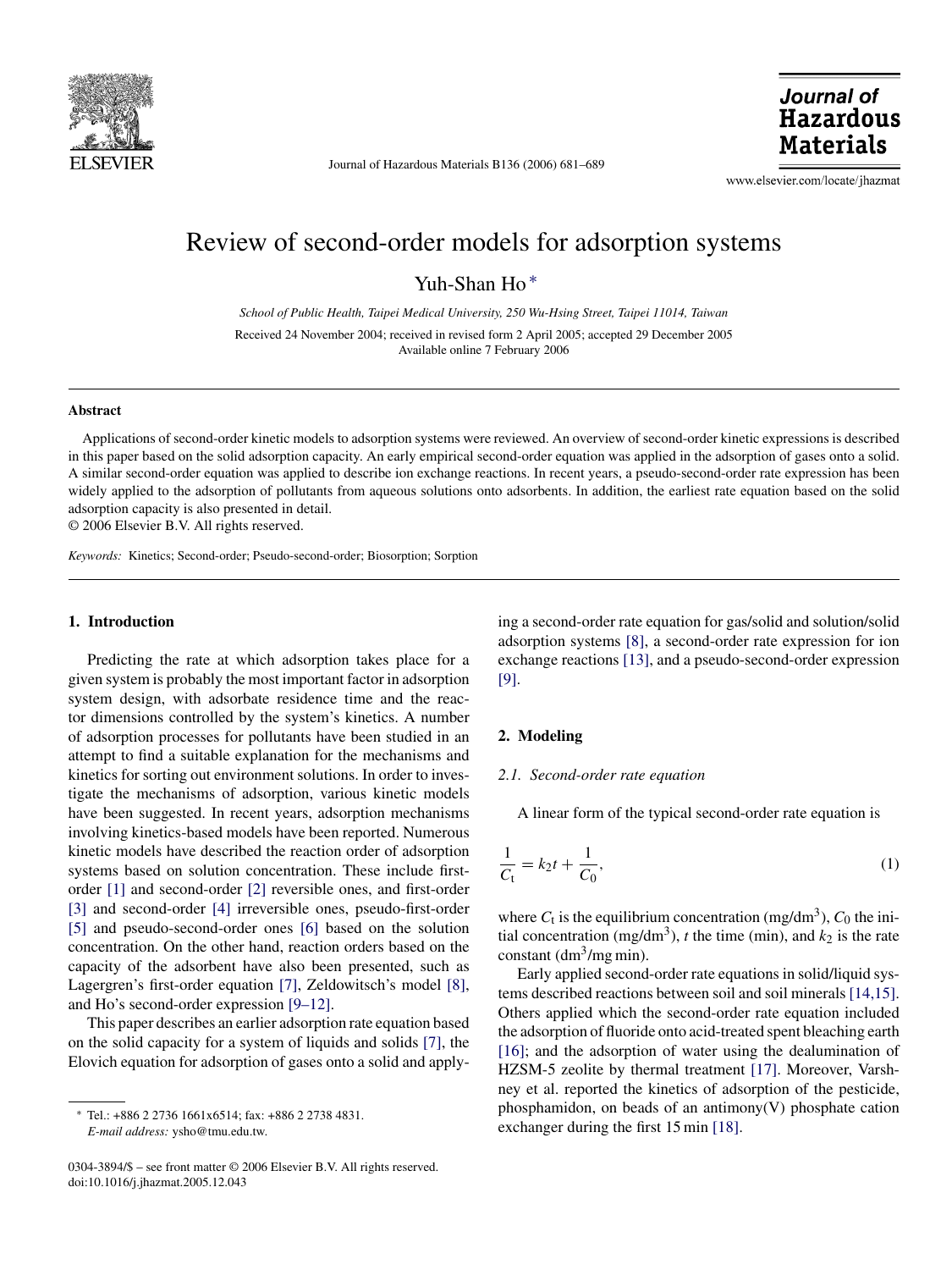#### <span id="page-1-0"></span>*2.2. Lagergren's equation*

As early as 1898 [\[7\], L](#page-5-0)agergren described liquid–solid phase adsorption systems, which consisted of the adsorption of oxalic acid and malonic acid onto charcoal. Lagergren's first-order rate equation is the earliest known one describing the adsorption rate based on the adsorption capacity. It is summarised as follows:

$$
\frac{\mathrm{d}x}{\mathrm{d}t} = k(X - x),\tag{2}
$$

where  $X$  and  $x$  (mg/g) are the adsorption capacities at equilibrium and at time *t* (min), respectively, and *k* is the rate constant of the first-order adsorption (1/min).

Eq. (2) was integrated with the boundary conditions of  $t = 0$ to  $t = t$  and  $x = 0$  to  $x = x$  to yield

$$
\ln\left(\frac{X}{X-x}\right) = kt \tag{3}
$$

and

 $x = X(1 - e^{-kt}).$  (4)

Eq. (3) may be rearranged to a linear form:

$$
\log(X - x) = \log(X) - \frac{k}{2.303}t.
$$
 (5)

In order to distinguish kinetics equations based on concentrations of solution from adsorption capacities of solids, Lagergren's first-order rate equation has been called pseudo-first-order [\[10,19–22\]. A](#page-5-0)n early known application of Lagergren's kinetics equation to adsorption was undertaken by Trivedi et al. [\[23\]](#page-5-0) for the adsorption of cellulose triacetate from chloroform onto calcium silicate. During the last four decades, the kinetics equation has been widely applied to the adsorption of pollutants from aqueous solutions [\[24\].](#page-5-0)

## *2.3. Elovich's equation*

Elovich's equation is another rate equation based on the adsorption capacity. In 1934 [\[8\],](#page-5-0) the kinetic law of chemisorption was established though the work of Zeldowitsch. The rate of adsorption of carbon monoxide on manganese dioxide decreasing exponentially with an increase in the amount of gas adsorbed was described by Zeldowitsch [\[8\]. I](#page-5-0)t has commonly been called the Elovich equation in the following years:

$$
\frac{dq}{dt} = a e^{-\alpha q},\tag{6}
$$

where *q* is the quantity of gas adsorbed during the time  $t$ ,  $\alpha$  the initial adsorption rate, and *a* is the desorption constant during any one experiment. The integrated form of Eq. (6) can be written in the form

$$
q = \left(\frac{2.3}{\alpha}\right) \log(t + t_0) - \left(\frac{2.3}{\alpha}\right) \log t_0 \tag{7}
$$

with

$$
t_0 = \frac{1}{\alpha a}.\tag{8}
$$

With a correctly chosen  $t_0$ , the plot of *q* as a function of  $\log(t + t_0)$ should yield a straight line with a slope of  $2.3/\alpha$ ; Eq. (8) then gives *a* which obviously represents the initial rate of adsorption for  $q = 0$ . The test thus involves one single disposable parameter,  $t_0$ , which is found by trial; if  $t_0$  is too small, the curve is convex, and if  $t_0$  is too large, it is concave to the axis of  $log(t + t_0)$ [\[25\].](#page-5-0) This Elovich equation is commonly used to determine the kinetics of chemisorption of gases onto heterogeneous solids, and is quite restricted, as it only describes a limiting property ultimately reached by the kinetic curve [\[26\].](#page-5-0)

To simplify Elovich's equation, Chien and Clayton [\[27\]](#page-5-0) assumed that  $a\alpha t \gg 1$  and by applying the boundary conditions of  $q = 0$  at  $t = 0$  and  $q = q$  at  $t = t$ , then Eq. (6) becomes [\[28\]:](#page-5-0)

$$
q = \alpha \ln(a\alpha) + \alpha \ln(t). \tag{9}
$$

Thus, the constants can be obtained from the slope and the intercept of a straight line plot of *q* against ln(*t*). Recently, Rudzinski and Panczyk [\[29\]](#page-5-0) published an exhaustive analysis of existing rationalizations for the Elovich equation found in the literature for the kinetics of adsorption onto heterogeneous surfaces.

In earlier years, numerous applications of Elovich's equation to the adsorption of gases onto solid systems were reported [\[30,31\].](#page-5-0) During the last three decades, the equation has been widely used to describe the kinetics of adsorption of gases onto solids [\[29,32–35\]. T](#page-5-0)he most frequently cited paper for the application of Elovich's equation to adsorption systems was an alternative to Elovich's equation for kinetics of adsorption of gases onto solids [\[33\].](#page-5-0) An earlier application of the rate equation of Elovich was the exchange of  $32P$  between the goethite  $(\alpha$ -FeOOH) crystal surface and the solution phase [\[36\].](#page-5-0) The application of Elovich equation to the kinetics of phosphate release and adsorption in soils [\[27\]](#page-5-0) is the most frequently cited paper on the adsorption in solution/solid systems. In addition, the Elovich equation has also been used to describe the adsorption of pollutants from aqueous solutions in recent years [\[19,37,38\].](#page-5-0)

#### *2.4. Ritchie's equation*

In 1977 [\[33\], R](#page-5-0)itchie reported a model for the adsorption of gaseous systems. Assumptions were made as follows:  $\theta$  is the fraction of surface sites which are occupied by an adsorbed gas, *n* the number of surface sites occupied by each molecule of the adsorbed gas, and  $\alpha$  is the rate constant. Assuming that the rate of adsorption depends solely on the fraction of sites which are unoccupied at time *t*, then

$$
\frac{d\theta}{dt} = \alpha (1 - \theta)^n.
$$
 (10)

Eq. (10) integrates to

$$
\frac{1}{(1-\theta)^{n-1}} = (n-1)\alpha t + 1 \quad \text{for } n \neq 1
$$
 (11)

or

$$
\theta = 1 - e^{-\alpha t} \quad \text{for } n = 1.
$$
 (12)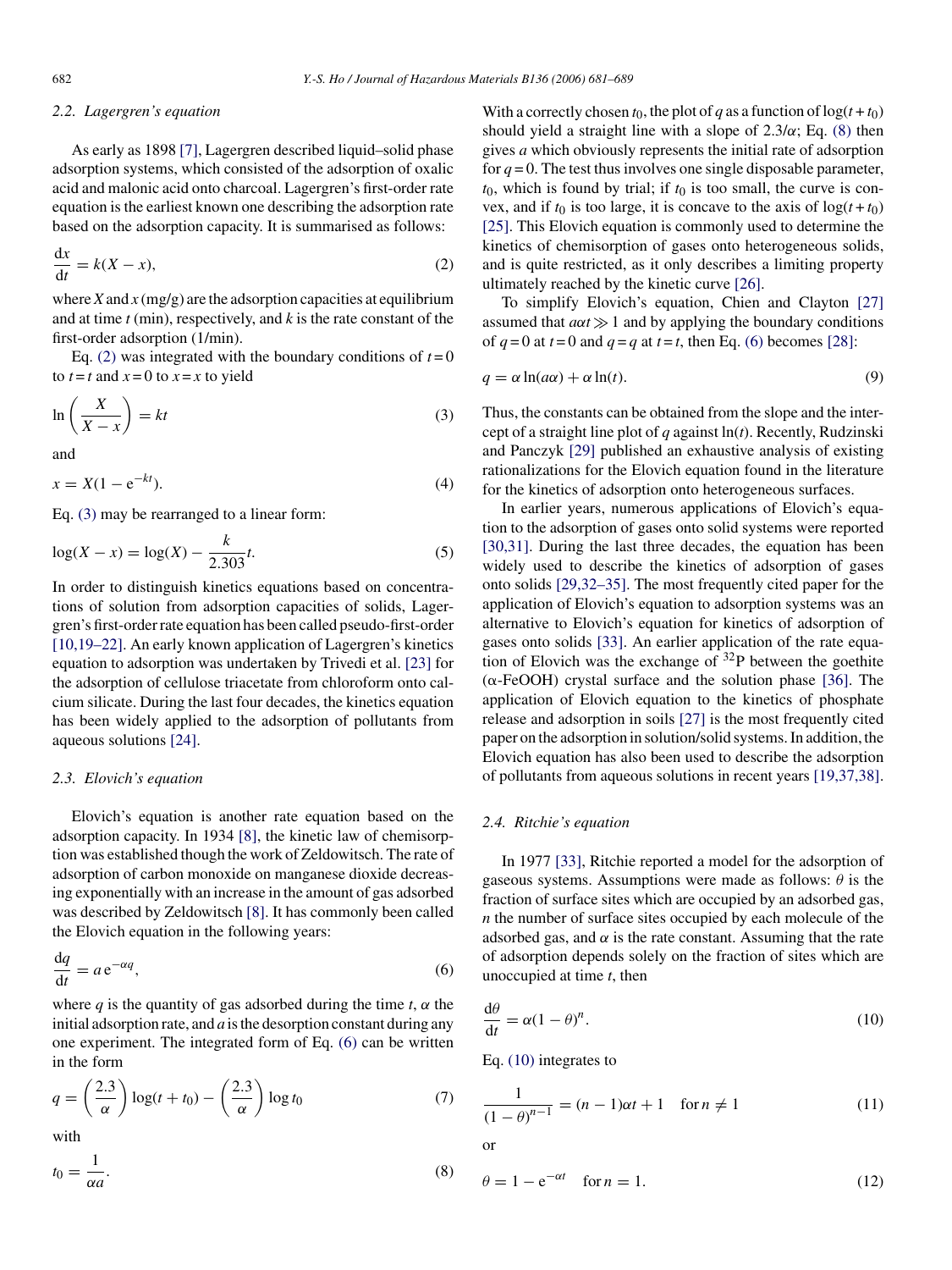It is assumed that no site is occupied at  $t = 0$ . When introducing the amount of adsorption, *q*, at time *t*, Eq. [\(11\)](#page-1-0) becomes

$$
\frac{q_{\infty}^{n-1}}{(q_{\infty} - q)^{n-1}} = (n - 1)\alpha t + 1
$$
\n(13)

and similarly Eq. [\(12\)](#page-1-0) becomes

$$
q = q_{\infty}(1 - e^{-\alpha t}),\tag{14}
$$

where  $q_{\infty}$  is the amount of adsorption after an infinite time.

In earlier years, Sobkowsk and Czerwiński [\[39\]](#page-6-0) presented a rate equation for the reaction of carbon dioxide adsorption onto a platinum electrode:

$$
\frac{d\theta}{dt} = k(1 - \theta)^n,\tag{15}
$$

where  $\theta = \Gamma / \Gamma_{\infty}$  denotes the surface coverage by the reaction products,  $\Gamma$  and  $\Gamma_{\infty}$  the surface concentrations at time *t* and after completion of the reaction, respectively, *k* the rate constant, and *n* is the order of the reaction.

When  $n = 1$ ,

$$
-\ln(1-\theta) = k_1 t. \tag{16}
$$

When  $n = 2$ ,

$$
\frac{\theta}{1-\theta} = k_2 t. \tag{17}
$$

Sobkowsk and Czerwiński [\[39\]](#page-6-0) concluded that the first-order is only for low surface concentrations of a solid, confirmed by using plots of  $-\ln(1-\theta)$  versus time as Eq. (16), and the secondorder is for higher concentrations of a solid, confirmed by using plots of  $\theta/(1 - \theta)$  versus time as Eq. (17). In addition, Trasatti and Formaro reported that the plot of  $-\ln(1 - \theta)$  versus time is not linear for very long times, when the coverage reaches a stationary value for the adsorption of glycolaldehyde onto a platinum electrode [\[40\].](#page-6-0) In the case of the sorption of basic dyes from aqueous solution onto sphagnum moss peat, Ho and McKay [\[22\]](#page-5-0) found that  $log(q_e - q_t)$  versus time was only applicable in the early stage of the reaction. In the case of adsorption of gases onto a solid surface, Sobkowsk and Czerwiński reported that the first-order rate equation could only be used for a low surface concentration of gases adsorbed onto a solid surface, and the second-order rate evaluation could be applied to higher concentrations [\[39\].](#page-6-0)

Several adsorption results were examined using the Ritchie equation [\[33\].](#page-5-0) In the early years, the Elovich equation was applied to describe gas and vapour adsorption systems, such as the adsorption of carbon monoxide during the oxidation of polyvinylidene chloride [\[41\],](#page-6-0) the chemisorption of hydrogen onto graphon [\[42\],](#page-6-0) the measuring of the kinetics of the chemisorption of H<sub>2</sub> onto a MoS<sub>2</sub> + Al<sub>2</sub>O<sub>3</sub> catalyst [\[43\], a](#page-6-0)nd the adsorption of water vapour by Vycor fibre [\[44\]. T](#page-6-0)hese systems did not fit the Elovich equation very well. Ritchie [\[33\]](#page-5-0) examined these results using Eq. (13) when  $n = 2$ . Eq. (13) becomes

$$
\frac{q_{\infty}}{(q_{\infty}-q)} = \alpha t + 1.
$$
 (18)

The value for  $q_{\infty}$  is obtained from the intercept at  $(1/t) = 0$  on a plot of (1/*q*) against (1/*t*). Ritchie found a good linear relationship between *t* and  $q_{\infty}/(q_{\infty} - q)$  for the results of Austin et al. [\[41\],](#page-6-0) Bansal et al. [\[42\],](#page-6-0) Deitz and Turner [\[44\],](#page-6-0) and Samuel and Yeddanapalli [\[43\].](#page-6-0) In recent years, the Ritchie equation has also been applied to solution/solid adsorption systems, for example, the adsorption of cadmium ions onto bone char [\[37\],](#page-6-0) and the adsorption of Cd(II) onto acid-treated jackfruit peel [\[45\].](#page-6-0)

## *2.5. Second-order rate expressions*

In 1984 [\[13\], B](#page-5-0)lanchard et al. presented the overall exchange reaction of NH<sub>4</sub><sup>+</sup> ions fixed in zeolite by divalent metallic ions in the solution which can be written:

$$
Z_{(2NH_4^+)} + M^{2+} \to Z_{(M^{2+})} + 2NH_4^+, \tag{19}
$$

where  $Z_{(2NH_4^+)}$  and  $Z_{(M^{2+})}$  are the amounts of NH<sub>4</sub><sup>+</sup> ion fixed in the zeolite (meq/g), and  $M^{2+}$  and  $NH_4^+$  are the concentrations  $(mea/dm<sup>3</sup>)$ .

The authors assumed that the metallic concentration varies very slightly during the first hours, and the kinetic order is two with respect to the number  $(n_0 - n)$  of available sites for the exchange; thus, the differential equation can be written as

$$
-\frac{\mathrm{d}n}{\mathrm{d}t} = K[n_0 - n]^2 \tag{20}
$$

and integration gives

$$
\frac{1}{(n_0 - n)} - \alpha = Kt,\tag{21}
$$

where *n* is the amount of  $M^{2+}$  fixed or the amount of  $NH_4^+$ released at each instant,  $n_0$  the exchange capacity, and  $K$  is the rate constant.

Considering the boundary condition  $n = 0$  for  $t = 0$ , it follows that  $\alpha = 1/n_0$ . By plotting  $1/(n_0 - n)$  as a function of time, a straight line must be obtained, the slope of which gives the rate constant, *K*, and the intercept gives the exchange capacity. In recent years, the Blanchard second-order expression has been used to describe the kinetics of exchange processes between sodium ions from zeolite A and cadmium, copper, and nickel ions from solutions [\[46\].](#page-6-0)

An expression of second-order rate based on solid capacity has also been presented for the kinetics of adsorption of divalent metal ions onto peat [\[9–12\]. P](#page-5-0)eat contains polar functional groups such as aldehydes, ketones, acids, and phenolics. These groups can be involved in chemical bonding and are responsible for the cation exchange capacity of the peat. Thus, the peat–copper reaction may be represented in two ways [\[47\]:](#page-6-0)

$$
2P^{-} + Cu^{2+} \leftrightarrow CuP_2 \tag{22}
$$

and

$$
2HP + Cu^{2+} \leftrightarrow CuP_2 + 2H^+, \tag{23}
$$

where P− and HP are polar sites on the peat surface.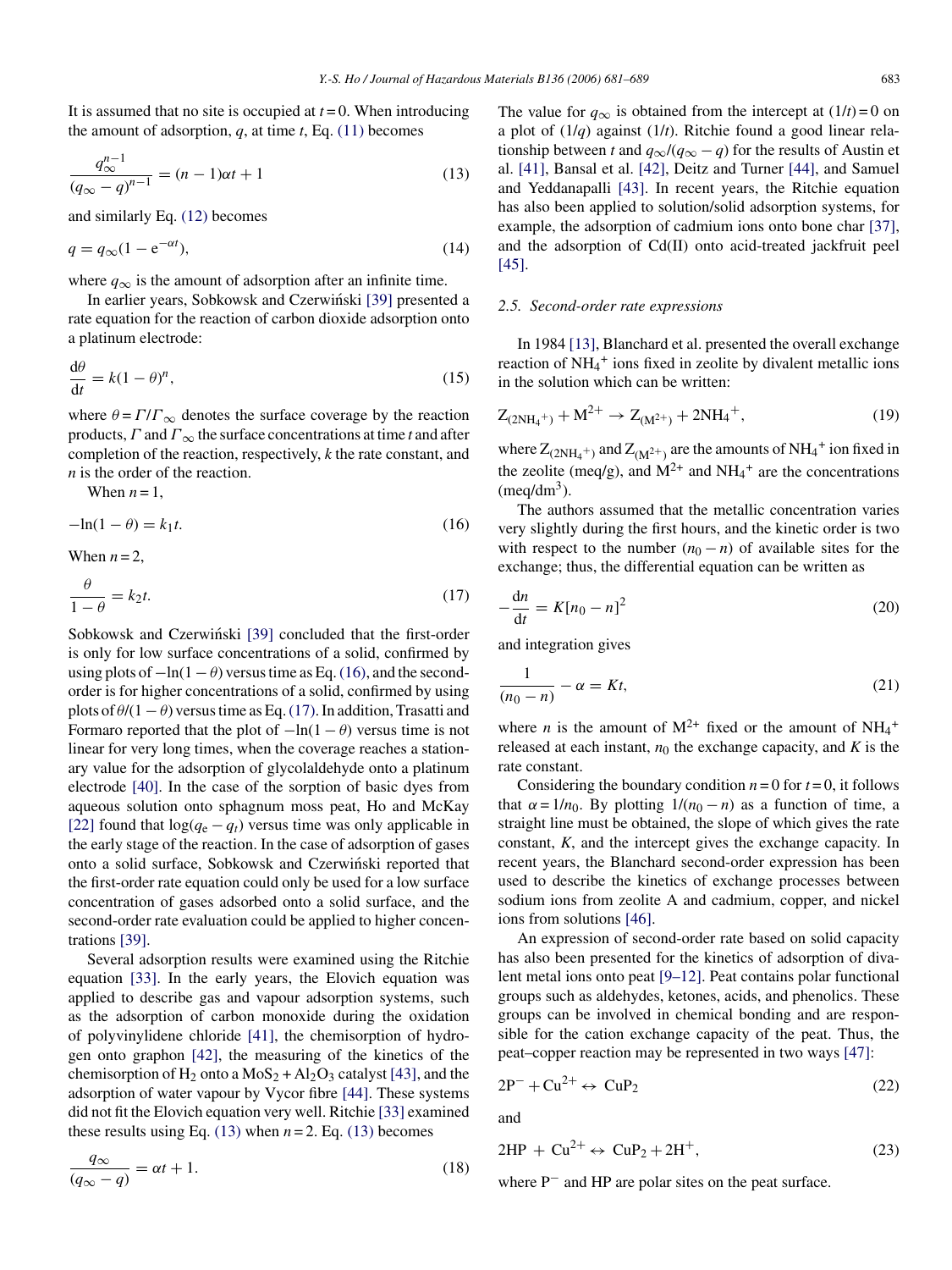In an attempt to present the equation representing adsorption of divalent metals onto sphagnum moss peat during agitation, the assumption was made that the process may be second-order and that chemisorption occurs involving valency forces through sharing or the exchange of electrons between the peat and divalent metal ions as covalent forces. The rate of the second-order reaction may be dependent on the amount of divalent metal ions on the surface of the peat, and the amount of divalent metal ions adsorbed at equilibrium [\[9,12\]. T](#page-5-0)he rate expression for the adsorption described by Eqs. (24) and (25) is

$$
\frac{d(P)_t}{dt} = k[(P)_0 - (P)_t]^2
$$
\n(24)

or

$$
\frac{d(HP)_t}{dt} = k[(HP)_0 - (HP)_t]^2,
$$
\n(25)

where  $(P)_t$  and  $(HP)_t$  are the number of active sites occupied on the peat at time,  $t$ , and  $(P)_0$  and  $(HP)_0$  are the number of equilibrium sites available on the peat.

The driving force,  $(q_e - q_t)$ , is proportional to the available fraction of active sites. The kinetic rate equations can be rewritten as follows:

$$
\frac{\mathrm{d}q_t}{\mathrm{d}t} = k(q_e - q_t)^2,\tag{26}
$$

where *k* is the rate constant of adsorption (g/mg min),  $q_e$  the amount of divalent metal ions adsorbed at equilibrium (mg/g), and  $q_t$  is the amount of divalent metal ions on the surface of the adsorbent at any time, *t* (mg/g).

Separating the variables in Eq. (26) gives

$$
\frac{\mathrm{d}q_t}{(q_e - q_t)^2} = k \,\mathrm{d}t\tag{27}
$$

and integrating this for the boundary conditions  $t = 0$  to  $t = t$  and  $q_t = 0$  to  $q_t = q_t$ , gives

$$
q_t = \frac{q_e^2 kt}{1 + q_e kt} \tag{28}
$$

which is the integrated rate law for a second-order reaction. Eq. (28) can be rearranged to obtain

$$
q_t = \frac{t}{\frac{1}{kq_e^2} + \frac{t}{q_e}}\tag{29}
$$

which has a linear form of

$$
\frac{t}{q_t} = \frac{1}{kq_e^2} + \frac{1}{q_e}t\tag{30}
$$

and

$$
h = kq_e^2,\tag{31}
$$

where *h* is the initial adsorption rate (mg/g min) as  $q_t/t$ approaches 0, and Eq. (29) can be rearranged to obtain

$$
q_t = \frac{t}{\frac{1}{h} + \frac{t}{q_e}}\tag{32}
$$

and

$$
\frac{t}{q_t} = \frac{1}{h} + \frac{1}{q_e}t.\tag{33}
$$

The rate of a reaction is defined as the change in concentration of a reactant or product per unit time. Concentrations of products do not appear in the rate law because the reaction rate is studied under conditions where the reverse reactions do not contribute to the overall rate. The reaction order and rate constant must be determined by experiments. In order to distinguish the kinetics equation based on the concentration of a solution from the adsorption capacity of solids, this second-order rate equation has been called a pseudo-second-order one [\[9\].](#page-5-0) The pseudosecond-order model constants can be determined experimentally by plotting *t*/*qt* against *t*. Although there are many factors which influence the adsorption capacity, including the initial adsorbate concentration [\[12,48–51\],](#page-5-0) the reaction temperature [\[10,12,50\],](#page-5-0) the solution pH value [\[52,53\], t](#page-6-0)he adsorbent particle size [\[48\]](#page-6-0) and dose [\[12,48,51\],](#page-5-0) and the nature of the solute [\[12,54\],](#page-5-0) a kinetic model is concerned only with the effect of observable parameters on the overall rate. The pseudo-second-order expression has been successfully applied to the adsorption of metal ions, dyes, herbicides, oils, and organic substances from aqueous solutions [\(Table 1\).](#page-4-0)

Recently, a theoretical analysis of the pseudo-second-order model was reported [\[139\]. T](#page-8-0)he advantage of the Azizian derivation is that when the initial concentration of solute is low, then the adsorption process obeys the pseudo-second-order model. Conversely pseudo-first-order models can be applied to higher initial concentrations. The rate constant of the pseudo-secondorder model is a complex function of the initial concentration of the solute.

[Table 2](#page-5-0) shows a comparison of second-order rate equations of Sobkowsk and Czerwiński [\[39\], R](#page-6-0)itchie [\[33\], B](#page-5-0)lanchard et al. [\[13\], a](#page-5-0)nd Ho [\[9\]. I](#page-5-0)n earlier years, Sobkowsk and Czerwiński used the second-order rate equation based on the adsorption capacity of a solid for higher concentrations of solids with the rate of reaction of carbon dioxide adsorption onto a platinum electrode [\[39\]. R](#page-6-0)itchie presented a second-order empirical equation to test the adsorption of gases onto solids[\[33\]. B](#page-5-0)lanchard et al. reported a similar rate equation for the exchange reaction of  $NH_4^+$  ions fixed in zeolite by divalent metallic ions in solution [\[13\].](#page-5-0) Ho described adsorption which included chemisorption and gave a different idea of the second-order equation called a pseudosecond-order rate expression [\[9\].](#page-5-0)

In many cases, the equilibrium adsorption capacity is unknown, and chemisorption tends to become immeasurably slow and the amount adsorbed is still significantly smaller than the equilibrium amount  $[140]$ . On the other hand, achieving equi-librium takes a long time in some adsorption systems [\[141–143\].](#page-8-0) However, the pseudo-second-order equation has the following advantages: it does not have the problem of assigning an effective adsorption capacity, i.e., the adsorption capacity, the rate constant of pseudo-second-order, and the initial adsorption rate all can be determined from the equation without knowing any parameter beforehand.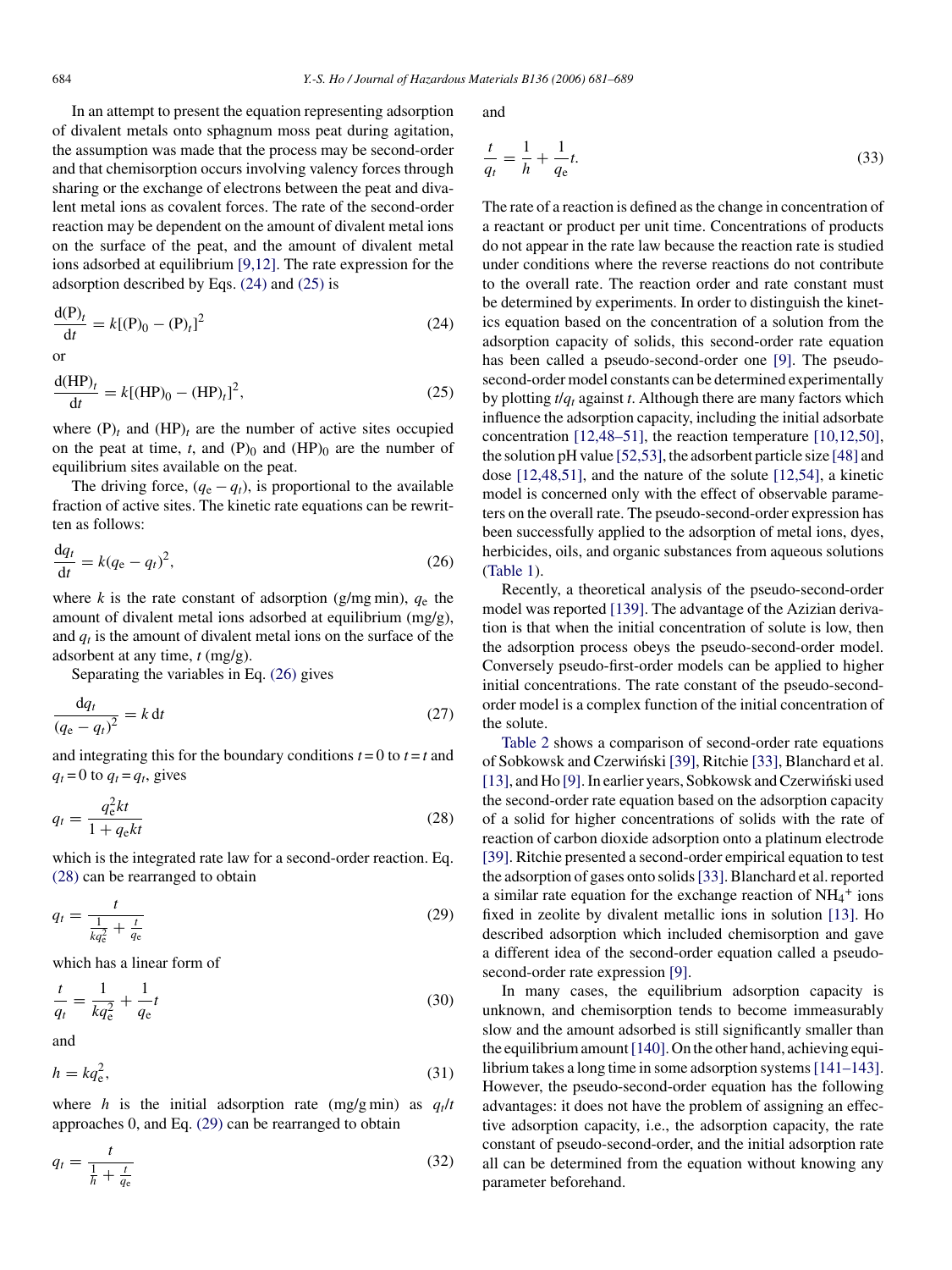<span id="page-4-0"></span>

| Table 1                                                                          |
|----------------------------------------------------------------------------------|
| Pseudo-second-order kinetic model of various related systems from the literature |

# Table 1 (*Continued*)

| Adsorbent<br>Adsorbate<br>2-Mercaptobenzimidazole<br>Hg(II)<br>$[55]$<br>clay<br>Activated carbon<br>2,4-Dichlorophenoxy-acetic<br>$[56]$<br>acid<br>Cd(II)<br>Activated carbon<br>$[57]$<br>Activated carbon<br>Cd(II)<br>[58]<br>Activated carbon<br>Cd(II), Ni(II)<br>$[59]$<br>Congo red<br>Activated carbon<br>[60]<br>Activated carbon<br>Direct blue 2B, Direct<br>[61]<br>green B<br>Hg(II)<br>[62]<br>Activated carbon<br>Activated carbon<br>Hg(II)<br>[63]<br>Methylene blue<br>Activated carbon<br>[64]<br>Paraquat dichloride<br>Activated carbon<br>[65]<br>Activated carbon<br>Co(II)<br>[66]<br>Activated carbon<br>Pb(II)<br>[67]<br>Activated carbon<br>Pb(II)<br>[68]<br>Activated carbon<br>$Pb(II)$ , Hg $(II)$ , Cd $(II)$ ,<br>[69]<br>Co(II)<br>Basic red 18, Acid blue 9<br>Activated clay<br>[70]<br>Aeromonas caviae<br>Cr(VI)<br>[71]<br>Alginate<br>Ni(II)<br>$[72]$<br>Anaerobic granular sludges<br>Ni(II), Co(II)<br>$[73]$<br>Aspergillus niger<br>Acid blue 29<br>$[74]$<br>Aspergillus niger<br>Basic blue 9<br>$[75]$<br>Aspergillus niger<br>Congo red<br>$[76]$<br>Aspergillus niger<br>$Pb(II)$ , Cd(II), Cu(II), Ni(II)<br>$[77] \label{eq:77}$<br>Azadirachta indica (Neem)<br>Congo red<br>$[78]$<br>leaf<br>Azadirachta indica (Neem)<br>Pb(II)<br>[79]<br>leaf<br>Baker's yeast<br>Cd(II)<br>[80]<br>Banana stalk Musa<br>Hg(II)<br>[81]<br>paradisiacal<br><b>Beech leaves</b><br>Cd(II)<br>[11]<br>Bentonite<br>Acid red 57, Acid blue 294<br>[82]<br>Cr(VI)<br>Bi <sub>2</sub> O <sub>3</sub><br>[11]<br>Blast furnace slag, dust,<br>Chlorophenols<br>[83]<br>sludge, carbon slurry<br>Bottom ash<br>$Cu(II)$ , $Pb(II)$<br>[11]<br>Calabrian pine bark<br>$Zn(II)$ , $Pb(II)$<br>[84]<br>Calcined alunite<br>$[85]$<br>Phosphorus<br>Calcined $Mg-A1-CO_3$<br>Cr(VI)<br>$[86]$<br>hydrotalcite<br>Cassava waste biomass<br>Cu(II), Cd(II)<br>[87]<br>Chitin<br>Cd(II)<br>[88]<br>Chitin, chitosan, Rhizopus<br>Cr(VI), Cu(II)<br>$[38]$<br>arrhizus<br>Chitosan<br>Cu(II)<br>[89]<br>Ni(II)<br>Chitosan<br>[90]<br>Pb(II)<br>Clinoptilolite<br>[91]<br>Coconut coir pith<br>2,4-Dichlorophenol<br>$[92]$<br>Coconut coir pith<br>Cr(VI)<br>[93]<br>Coir<br>Cu(II), Pb(II)<br>[94]<br>Pb(II)<br>Cypress leaves<br>[11]<br>Methylene blue<br>Date pits<br>[95]<br>Date pits<br>Phenol<br>$[96]$<br>Diatomaceous clay<br>Methylene blue<br>[97]<br>Phosphate<br>Dolomite<br>[98]<br>Congo red<br>Fly ash<br>[99]<br>Omega chrome red ME,<br>Fly ash<br>$[100]$<br>$o$ -cresol, $p$ -nitrophenol<br>Victoria blue, OCL, PNP,<br>Fly ash<br>[11]<br>OCRME |  |            |  |
|-------------------------------------------------------------------------------------------------------------------------------------------------------------------------------------------------------------------------------------------------------------------------------------------------------------------------------------------------------------------------------------------------------------------------------------------------------------------------------------------------------------------------------------------------------------------------------------------------------------------------------------------------------------------------------------------------------------------------------------------------------------------------------------------------------------------------------------------------------------------------------------------------------------------------------------------------------------------------------------------------------------------------------------------------------------------------------------------------------------------------------------------------------------------------------------------------------------------------------------------------------------------------------------------------------------------------------------------------------------------------------------------------------------------------------------------------------------------------------------------------------------------------------------------------------------------------------------------------------------------------------------------------------------------------------------------------------------------------------------------------------------------------------------------------------------------------------------------------------------------------------------------------------------------------------------------------------------------------------------------------------------------------------------------------------------------------------------------------------------------------------------------------------------------------------------------------------------------------------------------------------------------------------------------------------------------------------------------------------------------------------------------------------------------------------------------------------------------------------------------------------------------------------------------------------------------------------------------------------|--|------------|--|
|                                                                                                                                                                                                                                                                                                                                                                                                                                                                                                                                                                                                                                                                                                                                                                                                                                                                                                                                                                                                                                                                                                                                                                                                                                                                                                                                                                                                                                                                                                                                                                                                                                                                                                                                                                                                                                                                                                                                                                                                                                                                                                                                                                                                                                                                                                                                                                                                                                                                                                                                                                                                       |  | References |  |
|                                                                                                                                                                                                                                                                                                                                                                                                                                                                                                                                                                                                                                                                                                                                                                                                                                                                                                                                                                                                                                                                                                                                                                                                                                                                                                                                                                                                                                                                                                                                                                                                                                                                                                                                                                                                                                                                                                                                                                                                                                                                                                                                                                                                                                                                                                                                                                                                                                                                                                                                                                                                       |  |            |  |
|                                                                                                                                                                                                                                                                                                                                                                                                                                                                                                                                                                                                                                                                                                                                                                                                                                                                                                                                                                                                                                                                                                                                                                                                                                                                                                                                                                                                                                                                                                                                                                                                                                                                                                                                                                                                                                                                                                                                                                                                                                                                                                                                                                                                                                                                                                                                                                                                                                                                                                                                                                                                       |  |            |  |
|                                                                                                                                                                                                                                                                                                                                                                                                                                                                                                                                                                                                                                                                                                                                                                                                                                                                                                                                                                                                                                                                                                                                                                                                                                                                                                                                                                                                                                                                                                                                                                                                                                                                                                                                                                                                                                                                                                                                                                                                                                                                                                                                                                                                                                                                                                                                                                                                                                                                                                                                                                                                       |  |            |  |
|                                                                                                                                                                                                                                                                                                                                                                                                                                                                                                                                                                                                                                                                                                                                                                                                                                                                                                                                                                                                                                                                                                                                                                                                                                                                                                                                                                                                                                                                                                                                                                                                                                                                                                                                                                                                                                                                                                                                                                                                                                                                                                                                                                                                                                                                                                                                                                                                                                                                                                                                                                                                       |  |            |  |
|                                                                                                                                                                                                                                                                                                                                                                                                                                                                                                                                                                                                                                                                                                                                                                                                                                                                                                                                                                                                                                                                                                                                                                                                                                                                                                                                                                                                                                                                                                                                                                                                                                                                                                                                                                                                                                                                                                                                                                                                                                                                                                                                                                                                                                                                                                                                                                                                                                                                                                                                                                                                       |  |            |  |
|                                                                                                                                                                                                                                                                                                                                                                                                                                                                                                                                                                                                                                                                                                                                                                                                                                                                                                                                                                                                                                                                                                                                                                                                                                                                                                                                                                                                                                                                                                                                                                                                                                                                                                                                                                                                                                                                                                                                                                                                                                                                                                                                                                                                                                                                                                                                                                                                                                                                                                                                                                                                       |  |            |  |
|                                                                                                                                                                                                                                                                                                                                                                                                                                                                                                                                                                                                                                                                                                                                                                                                                                                                                                                                                                                                                                                                                                                                                                                                                                                                                                                                                                                                                                                                                                                                                                                                                                                                                                                                                                                                                                                                                                                                                                                                                                                                                                                                                                                                                                                                                                                                                                                                                                                                                                                                                                                                       |  |            |  |
|                                                                                                                                                                                                                                                                                                                                                                                                                                                                                                                                                                                                                                                                                                                                                                                                                                                                                                                                                                                                                                                                                                                                                                                                                                                                                                                                                                                                                                                                                                                                                                                                                                                                                                                                                                                                                                                                                                                                                                                                                                                                                                                                                                                                                                                                                                                                                                                                                                                                                                                                                                                                       |  |            |  |
|                                                                                                                                                                                                                                                                                                                                                                                                                                                                                                                                                                                                                                                                                                                                                                                                                                                                                                                                                                                                                                                                                                                                                                                                                                                                                                                                                                                                                                                                                                                                                                                                                                                                                                                                                                                                                                                                                                                                                                                                                                                                                                                                                                                                                                                                                                                                                                                                                                                                                                                                                                                                       |  |            |  |
|                                                                                                                                                                                                                                                                                                                                                                                                                                                                                                                                                                                                                                                                                                                                                                                                                                                                                                                                                                                                                                                                                                                                                                                                                                                                                                                                                                                                                                                                                                                                                                                                                                                                                                                                                                                                                                                                                                                                                                                                                                                                                                                                                                                                                                                                                                                                                                                                                                                                                                                                                                                                       |  |            |  |
|                                                                                                                                                                                                                                                                                                                                                                                                                                                                                                                                                                                                                                                                                                                                                                                                                                                                                                                                                                                                                                                                                                                                                                                                                                                                                                                                                                                                                                                                                                                                                                                                                                                                                                                                                                                                                                                                                                                                                                                                                                                                                                                                                                                                                                                                                                                                                                                                                                                                                                                                                                                                       |  |            |  |
|                                                                                                                                                                                                                                                                                                                                                                                                                                                                                                                                                                                                                                                                                                                                                                                                                                                                                                                                                                                                                                                                                                                                                                                                                                                                                                                                                                                                                                                                                                                                                                                                                                                                                                                                                                                                                                                                                                                                                                                                                                                                                                                                                                                                                                                                                                                                                                                                                                                                                                                                                                                                       |  |            |  |
|                                                                                                                                                                                                                                                                                                                                                                                                                                                                                                                                                                                                                                                                                                                                                                                                                                                                                                                                                                                                                                                                                                                                                                                                                                                                                                                                                                                                                                                                                                                                                                                                                                                                                                                                                                                                                                                                                                                                                                                                                                                                                                                                                                                                                                                                                                                                                                                                                                                                                                                                                                                                       |  |            |  |
|                                                                                                                                                                                                                                                                                                                                                                                                                                                                                                                                                                                                                                                                                                                                                                                                                                                                                                                                                                                                                                                                                                                                                                                                                                                                                                                                                                                                                                                                                                                                                                                                                                                                                                                                                                                                                                                                                                                                                                                                                                                                                                                                                                                                                                                                                                                                                                                                                                                                                                                                                                                                       |  |            |  |
|                                                                                                                                                                                                                                                                                                                                                                                                                                                                                                                                                                                                                                                                                                                                                                                                                                                                                                                                                                                                                                                                                                                                                                                                                                                                                                                                                                                                                                                                                                                                                                                                                                                                                                                                                                                                                                                                                                                                                                                                                                                                                                                                                                                                                                                                                                                                                                                                                                                                                                                                                                                                       |  |            |  |
|                                                                                                                                                                                                                                                                                                                                                                                                                                                                                                                                                                                                                                                                                                                                                                                                                                                                                                                                                                                                                                                                                                                                                                                                                                                                                                                                                                                                                                                                                                                                                                                                                                                                                                                                                                                                                                                                                                                                                                                                                                                                                                                                                                                                                                                                                                                                                                                                                                                                                                                                                                                                       |  |            |  |
|                                                                                                                                                                                                                                                                                                                                                                                                                                                                                                                                                                                                                                                                                                                                                                                                                                                                                                                                                                                                                                                                                                                                                                                                                                                                                                                                                                                                                                                                                                                                                                                                                                                                                                                                                                                                                                                                                                                                                                                                                                                                                                                                                                                                                                                                                                                                                                                                                                                                                                                                                                                                       |  |            |  |
|                                                                                                                                                                                                                                                                                                                                                                                                                                                                                                                                                                                                                                                                                                                                                                                                                                                                                                                                                                                                                                                                                                                                                                                                                                                                                                                                                                                                                                                                                                                                                                                                                                                                                                                                                                                                                                                                                                                                                                                                                                                                                                                                                                                                                                                                                                                                                                                                                                                                                                                                                                                                       |  |            |  |
|                                                                                                                                                                                                                                                                                                                                                                                                                                                                                                                                                                                                                                                                                                                                                                                                                                                                                                                                                                                                                                                                                                                                                                                                                                                                                                                                                                                                                                                                                                                                                                                                                                                                                                                                                                                                                                                                                                                                                                                                                                                                                                                                                                                                                                                                                                                                                                                                                                                                                                                                                                                                       |  |            |  |
|                                                                                                                                                                                                                                                                                                                                                                                                                                                                                                                                                                                                                                                                                                                                                                                                                                                                                                                                                                                                                                                                                                                                                                                                                                                                                                                                                                                                                                                                                                                                                                                                                                                                                                                                                                                                                                                                                                                                                                                                                                                                                                                                                                                                                                                                                                                                                                                                                                                                                                                                                                                                       |  |            |  |
|                                                                                                                                                                                                                                                                                                                                                                                                                                                                                                                                                                                                                                                                                                                                                                                                                                                                                                                                                                                                                                                                                                                                                                                                                                                                                                                                                                                                                                                                                                                                                                                                                                                                                                                                                                                                                                                                                                                                                                                                                                                                                                                                                                                                                                                                                                                                                                                                                                                                                                                                                                                                       |  |            |  |
|                                                                                                                                                                                                                                                                                                                                                                                                                                                                                                                                                                                                                                                                                                                                                                                                                                                                                                                                                                                                                                                                                                                                                                                                                                                                                                                                                                                                                                                                                                                                                                                                                                                                                                                                                                                                                                                                                                                                                                                                                                                                                                                                                                                                                                                                                                                                                                                                                                                                                                                                                                                                       |  |            |  |
|                                                                                                                                                                                                                                                                                                                                                                                                                                                                                                                                                                                                                                                                                                                                                                                                                                                                                                                                                                                                                                                                                                                                                                                                                                                                                                                                                                                                                                                                                                                                                                                                                                                                                                                                                                                                                                                                                                                                                                                                                                                                                                                                                                                                                                                                                                                                                                                                                                                                                                                                                                                                       |  |            |  |
|                                                                                                                                                                                                                                                                                                                                                                                                                                                                                                                                                                                                                                                                                                                                                                                                                                                                                                                                                                                                                                                                                                                                                                                                                                                                                                                                                                                                                                                                                                                                                                                                                                                                                                                                                                                                                                                                                                                                                                                                                                                                                                                                                                                                                                                                                                                                                                                                                                                                                                                                                                                                       |  |            |  |
|                                                                                                                                                                                                                                                                                                                                                                                                                                                                                                                                                                                                                                                                                                                                                                                                                                                                                                                                                                                                                                                                                                                                                                                                                                                                                                                                                                                                                                                                                                                                                                                                                                                                                                                                                                                                                                                                                                                                                                                                                                                                                                                                                                                                                                                                                                                                                                                                                                                                                                                                                                                                       |  |            |  |
|                                                                                                                                                                                                                                                                                                                                                                                                                                                                                                                                                                                                                                                                                                                                                                                                                                                                                                                                                                                                                                                                                                                                                                                                                                                                                                                                                                                                                                                                                                                                                                                                                                                                                                                                                                                                                                                                                                                                                                                                                                                                                                                                                                                                                                                                                                                                                                                                                                                                                                                                                                                                       |  |            |  |
|                                                                                                                                                                                                                                                                                                                                                                                                                                                                                                                                                                                                                                                                                                                                                                                                                                                                                                                                                                                                                                                                                                                                                                                                                                                                                                                                                                                                                                                                                                                                                                                                                                                                                                                                                                                                                                                                                                                                                                                                                                                                                                                                                                                                                                                                                                                                                                                                                                                                                                                                                                                                       |  |            |  |
|                                                                                                                                                                                                                                                                                                                                                                                                                                                                                                                                                                                                                                                                                                                                                                                                                                                                                                                                                                                                                                                                                                                                                                                                                                                                                                                                                                                                                                                                                                                                                                                                                                                                                                                                                                                                                                                                                                                                                                                                                                                                                                                                                                                                                                                                                                                                                                                                                                                                                                                                                                                                       |  |            |  |
|                                                                                                                                                                                                                                                                                                                                                                                                                                                                                                                                                                                                                                                                                                                                                                                                                                                                                                                                                                                                                                                                                                                                                                                                                                                                                                                                                                                                                                                                                                                                                                                                                                                                                                                                                                                                                                                                                                                                                                                                                                                                                                                                                                                                                                                                                                                                                                                                                                                                                                                                                                                                       |  |            |  |
|                                                                                                                                                                                                                                                                                                                                                                                                                                                                                                                                                                                                                                                                                                                                                                                                                                                                                                                                                                                                                                                                                                                                                                                                                                                                                                                                                                                                                                                                                                                                                                                                                                                                                                                                                                                                                                                                                                                                                                                                                                                                                                                                                                                                                                                                                                                                                                                                                                                                                                                                                                                                       |  |            |  |
|                                                                                                                                                                                                                                                                                                                                                                                                                                                                                                                                                                                                                                                                                                                                                                                                                                                                                                                                                                                                                                                                                                                                                                                                                                                                                                                                                                                                                                                                                                                                                                                                                                                                                                                                                                                                                                                                                                                                                                                                                                                                                                                                                                                                                                                                                                                                                                                                                                                                                                                                                                                                       |  |            |  |
|                                                                                                                                                                                                                                                                                                                                                                                                                                                                                                                                                                                                                                                                                                                                                                                                                                                                                                                                                                                                                                                                                                                                                                                                                                                                                                                                                                                                                                                                                                                                                                                                                                                                                                                                                                                                                                                                                                                                                                                                                                                                                                                                                                                                                                                                                                                                                                                                                                                                                                                                                                                                       |  |            |  |
|                                                                                                                                                                                                                                                                                                                                                                                                                                                                                                                                                                                                                                                                                                                                                                                                                                                                                                                                                                                                                                                                                                                                                                                                                                                                                                                                                                                                                                                                                                                                                                                                                                                                                                                                                                                                                                                                                                                                                                                                                                                                                                                                                                                                                                                                                                                                                                                                                                                                                                                                                                                                       |  |            |  |
|                                                                                                                                                                                                                                                                                                                                                                                                                                                                                                                                                                                                                                                                                                                                                                                                                                                                                                                                                                                                                                                                                                                                                                                                                                                                                                                                                                                                                                                                                                                                                                                                                                                                                                                                                                                                                                                                                                                                                                                                                                                                                                                                                                                                                                                                                                                                                                                                                                                                                                                                                                                                       |  |            |  |
|                                                                                                                                                                                                                                                                                                                                                                                                                                                                                                                                                                                                                                                                                                                                                                                                                                                                                                                                                                                                                                                                                                                                                                                                                                                                                                                                                                                                                                                                                                                                                                                                                                                                                                                                                                                                                                                                                                                                                                                                                                                                                                                                                                                                                                                                                                                                                                                                                                                                                                                                                                                                       |  |            |  |
|                                                                                                                                                                                                                                                                                                                                                                                                                                                                                                                                                                                                                                                                                                                                                                                                                                                                                                                                                                                                                                                                                                                                                                                                                                                                                                                                                                                                                                                                                                                                                                                                                                                                                                                                                                                                                                                                                                                                                                                                                                                                                                                                                                                                                                                                                                                                                                                                                                                                                                                                                                                                       |  |            |  |
|                                                                                                                                                                                                                                                                                                                                                                                                                                                                                                                                                                                                                                                                                                                                                                                                                                                                                                                                                                                                                                                                                                                                                                                                                                                                                                                                                                                                                                                                                                                                                                                                                                                                                                                                                                                                                                                                                                                                                                                                                                                                                                                                                                                                                                                                                                                                                                                                                                                                                                                                                                                                       |  |            |  |
|                                                                                                                                                                                                                                                                                                                                                                                                                                                                                                                                                                                                                                                                                                                                                                                                                                                                                                                                                                                                                                                                                                                                                                                                                                                                                                                                                                                                                                                                                                                                                                                                                                                                                                                                                                                                                                                                                                                                                                                                                                                                                                                                                                                                                                                                                                                                                                                                                                                                                                                                                                                                       |  |            |  |
|                                                                                                                                                                                                                                                                                                                                                                                                                                                                                                                                                                                                                                                                                                                                                                                                                                                                                                                                                                                                                                                                                                                                                                                                                                                                                                                                                                                                                                                                                                                                                                                                                                                                                                                                                                                                                                                                                                                                                                                                                                                                                                                                                                                                                                                                                                                                                                                                                                                                                                                                                                                                       |  |            |  |
|                                                                                                                                                                                                                                                                                                                                                                                                                                                                                                                                                                                                                                                                                                                                                                                                                                                                                                                                                                                                                                                                                                                                                                                                                                                                                                                                                                                                                                                                                                                                                                                                                                                                                                                                                                                                                                                                                                                                                                                                                                                                                                                                                                                                                                                                                                                                                                                                                                                                                                                                                                                                       |  |            |  |
|                                                                                                                                                                                                                                                                                                                                                                                                                                                                                                                                                                                                                                                                                                                                                                                                                                                                                                                                                                                                                                                                                                                                                                                                                                                                                                                                                                                                                                                                                                                                                                                                                                                                                                                                                                                                                                                                                                                                                                                                                                                                                                                                                                                                                                                                                                                                                                                                                                                                                                                                                                                                       |  |            |  |
|                                                                                                                                                                                                                                                                                                                                                                                                                                                                                                                                                                                                                                                                                                                                                                                                                                                                                                                                                                                                                                                                                                                                                                                                                                                                                                                                                                                                                                                                                                                                                                                                                                                                                                                                                                                                                                                                                                                                                                                                                                                                                                                                                                                                                                                                                                                                                                                                                                                                                                                                                                                                       |  |            |  |
|                                                                                                                                                                                                                                                                                                                                                                                                                                                                                                                                                                                                                                                                                                                                                                                                                                                                                                                                                                                                                                                                                                                                                                                                                                                                                                                                                                                                                                                                                                                                                                                                                                                                                                                                                                                                                                                                                                                                                                                                                                                                                                                                                                                                                                                                                                                                                                                                                                                                                                                                                                                                       |  |            |  |
|                                                                                                                                                                                                                                                                                                                                                                                                                                                                                                                                                                                                                                                                                                                                                                                                                                                                                                                                                                                                                                                                                                                                                                                                                                                                                                                                                                                                                                                                                                                                                                                                                                                                                                                                                                                                                                                                                                                                                                                                                                                                                                                                                                                                                                                                                                                                                                                                                                                                                                                                                                                                       |  |            |  |
|                                                                                                                                                                                                                                                                                                                                                                                                                                                                                                                                                                                                                                                                                                                                                                                                                                                                                                                                                                                                                                                                                                                                                                                                                                                                                                                                                                                                                                                                                                                                                                                                                                                                                                                                                                                                                                                                                                                                                                                                                                                                                                                                                                                                                                                                                                                                                                                                                                                                                                                                                                                                       |  |            |  |
|                                                                                                                                                                                                                                                                                                                                                                                                                                                                                                                                                                                                                                                                                                                                                                                                                                                                                                                                                                                                                                                                                                                                                                                                                                                                                                                                                                                                                                                                                                                                                                                                                                                                                                                                                                                                                                                                                                                                                                                                                                                                                                                                                                                                                                                                                                                                                                                                                                                                                                                                                                                                       |  |            |  |
|                                                                                                                                                                                                                                                                                                                                                                                                                                                                                                                                                                                                                                                                                                                                                                                                                                                                                                                                                                                                                                                                                                                                                                                                                                                                                                                                                                                                                                                                                                                                                                                                                                                                                                                                                                                                                                                                                                                                                                                                                                                                                                                                                                                                                                                                                                                                                                                                                                                                                                                                                                                                       |  |            |  |
|                                                                                                                                                                                                                                                                                                                                                                                                                                                                                                                                                                                                                                                                                                                                                                                                                                                                                                                                                                                                                                                                                                                                                                                                                                                                                                                                                                                                                                                                                                                                                                                                                                                                                                                                                                                                                                                                                                                                                                                                                                                                                                                                                                                                                                                                                                                                                                                                                                                                                                                                                                                                       |  |            |  |
|                                                                                                                                                                                                                                                                                                                                                                                                                                                                                                                                                                                                                                                                                                                                                                                                                                                                                                                                                                                                                                                                                                                                                                                                                                                                                                                                                                                                                                                                                                                                                                                                                                                                                                                                                                                                                                                                                                                                                                                                                                                                                                                                                                                                                                                                                                                                                                                                                                                                                                                                                                                                       |  |            |  |
|                                                                                                                                                                                                                                                                                                                                                                                                                                                                                                                                                                                                                                                                                                                                                                                                                                                                                                                                                                                                                                                                                                                                                                                                                                                                                                                                                                                                                                                                                                                                                                                                                                                                                                                                                                                                                                                                                                                                                                                                                                                                                                                                                                                                                                                                                                                                                                                                                                                                                                                                                                                                       |  |            |  |
|                                                                                                                                                                                                                                                                                                                                                                                                                                                                                                                                                                                                                                                                                                                                                                                                                                                                                                                                                                                                                                                                                                                                                                                                                                                                                                                                                                                                                                                                                                                                                                                                                                                                                                                                                                                                                                                                                                                                                                                                                                                                                                                                                                                                                                                                                                                                                                                                                                                                                                                                                                                                       |  |            |  |
|                                                                                                                                                                                                                                                                                                                                                                                                                                                                                                                                                                                                                                                                                                                                                                                                                                                                                                                                                                                                                                                                                                                                                                                                                                                                                                                                                                                                                                                                                                                                                                                                                                                                                                                                                                                                                                                                                                                                                                                                                                                                                                                                                                                                                                                                                                                                                                                                                                                                                                                                                                                                       |  |            |  |
|                                                                                                                                                                                                                                                                                                                                                                                                                                                                                                                                                                                                                                                                                                                                                                                                                                                                                                                                                                                                                                                                                                                                                                                                                                                                                                                                                                                                                                                                                                                                                                                                                                                                                                                                                                                                                                                                                                                                                                                                                                                                                                                                                                                                                                                                                                                                                                                                                                                                                                                                                                                                       |  |            |  |
|                                                                                                                                                                                                                                                                                                                                                                                                                                                                                                                                                                                                                                                                                                                                                                                                                                                                                                                                                                                                                                                                                                                                                                                                                                                                                                                                                                                                                                                                                                                                                                                                                                                                                                                                                                                                                                                                                                                                                                                                                                                                                                                                                                                                                                                                                                                                                                                                                                                                                                                                                                                                       |  |            |  |
|                                                                                                                                                                                                                                                                                                                                                                                                                                                                                                                                                                                                                                                                                                                                                                                                                                                                                                                                                                                                                                                                                                                                                                                                                                                                                                                                                                                                                                                                                                                                                                                                                                                                                                                                                                                                                                                                                                                                                                                                                                                                                                                                                                                                                                                                                                                                                                                                                                                                                                                                                                                                       |  |            |  |
|                                                                                                                                                                                                                                                                                                                                                                                                                                                                                                                                                                                                                                                                                                                                                                                                                                                                                                                                                                                                                                                                                                                                                                                                                                                                                                                                                                                                                                                                                                                                                                                                                                                                                                                                                                                                                                                                                                                                                                                                                                                                                                                                                                                                                                                                                                                                                                                                                                                                                                                                                                                                       |  |            |  |

| Adsorbent                                   | Adsorbate                                       |         |
|---------------------------------------------|-------------------------------------------------|---------|
| Grafted silica                              | $Pb(II)$ , $Cu(II)$                             | $[101]$ |
| Grape stalks                                | Cr(VI)                                          | $[102]$ |
| Iron oxide-coated sand                      | $As(V)$ , $As(III)$                             | $[103]$ |
| Jordanian low-grade                         | Pb(II)                                          | [104]   |
| phosphate                                   |                                                 |         |
| Juniper fiber                               | Cd(II)                                          | $[105]$ |
| Juniper fiber                               | Phosphorus                                      | $[106]$ |
| Mesoporous silicate                         | Phosphate                                       | $[107]$ |
| $Mg-AI-CO3$ hydrotalcite                    | Cr(VI)                                          | [108]   |
| Microcystis                                 | Ni(II), Cr(VI)                                  | [109]   |
| Microporous titanosilicate<br><b>ETS-10</b> | Pb(II)                                          | $[110]$ |
| Mixed clay/carbon                           | Acid blue 9                                     | [111]   |
| Mucor rouxii                                | $Pb(II)$ , Cd(II), Ni(II), Zn(II)               | $[112]$ |
| Myriophyllum spicatum                       | $Pb(II)$ , $Zn(II)$ , $Cd(II)$                  | $[113]$ |
| Na-bentonite                                | Oil                                             | $[114]$ |
| Oil shale                                   | 4-Nitrophenol                                   | [115]   |
| Peat                                        | Basic blue 69, Acid blue 25                     | [11]    |
| Peat                                        | Basic green 4, Basic violet<br>4, Basic blue 24 | $[116]$ |
| Peat                                        | Cu(II)                                          | [117]   |
| Peat                                        | Cu(II)                                          | $[11]$  |
| Peat                                        | Cu(II)                                          | [118]   |
| Peat-resin particle                         | Basic magenta, Basic                            | $[119]$ |
|                                             | brilliant green                                 |         |
| Perlite                                     | Cd(II)                                          | $[120]$ |
| Perlite                                     | Methylene blue                                  | $[121]$ |
| Pith                                        | Basic red 22, Acid red 114                      | $[122]$ |
| Reed leaves                                 | Cd(II)                                          | [11]    |
| Rhizopus oligosporus                        | Cu(II)                                          | [123]   |
| Rhodotorula aurantiaca                      | Pb(II)                                          | $[124]$ |
| Sago                                        | Cu(II), Pb(II)                                  | $[125]$ |
| Sawdust                                     | Cd(II), Pb(II)                                  | $[126]$ |
| Sawdust                                     | Phenol                                          | $[127]$ |
| Schizomeris leibleinii                      | Pb(II)                                          | [128]   |
| Sepiolite                                   | Pb(II)                                          | $[129]$ |
| Spent grain                                 | Pb(II), Cd(II)                                  | $[130]$ |
| Sphagnum moss peat                          | Chrysoidine, Astrazon blue,                     | $[22]$  |
|                                             | Astrazone blue                                  |         |
| Sphagnum moss peat                          | Cu(II), Ni(II)                                  | [131]   |
| Sphagnum moss peat                          | Cu(II), Ni(II), Pb(II)                          | $[12]$  |
| Sugar beet pulp                             | Pb(II)                                          | $[132]$ |
| Sugar beet pulp                             | Pb(II), Cu(II), Zn(II),                         | [133]   |
|                                             | Cd(II), Ni(II)                                  |         |
| Surfactant-modified<br>clinoptilolite       | Phosphate                                       | $[134]$ |
| <b>TNSAC</b>                                | Phosphate                                       | [11]    |
| Tree fern                                   | Basic red 13                                    | $[135]$ |
| Tree fern                                   | Cd(II)                                          | $[136]$ |
| Tree fern                                   | Cu(II)                                          | [49]    |
| Tree fern                                   | Pb(II)                                          | $[50]$  |
| Vermiculite                                 | Cd(II)                                          | [137]   |
| Waste tyres, sawdust                        | Cr(VI)                                          | $[138]$ |
| Wollastonite                                | Ni(II)                                          | $[11]$  |
| Wood                                        | Basic blue 69, Acid blue 25                     |         |
|                                             |                                                 | $[21]$  |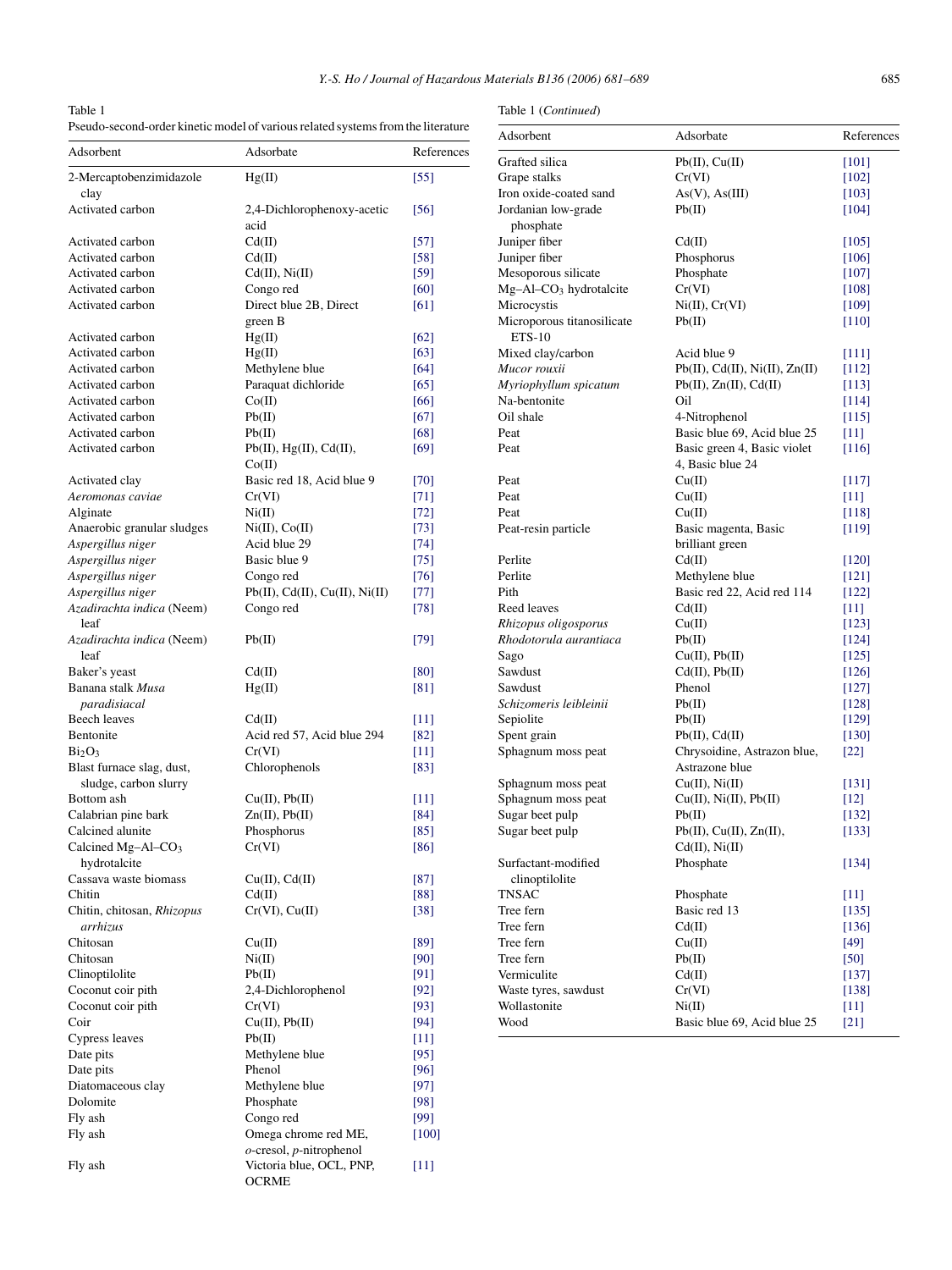<span id="page-5-0"></span>Table 2 Comparison of second-order models

| Author                                                       | Year                         | Linear form                                                                                                                                 | Plot                                                                                                                                             |
|--------------------------------------------------------------|------------------------------|---------------------------------------------------------------------------------------------------------------------------------------------|--------------------------------------------------------------------------------------------------------------------------------------------------|
| Sobkowsk and Czerwiński<br>Ritchie<br>Blanchard et al.<br>Ho | 1974<br>1977<br>1984<br>1995 | $\frac{\frac{\theta}{1-\theta}}{\frac{q_{\infty}}{q_{\infty}-q}} = \alpha t + 1$<br>$\alpha = Kt$<br>$n_0 - n$<br>$\frac{1}{q_e}t$<br>$q_t$ | $\frac{\frac{\sigma}{1-\theta}$ vs. t<br>$\frac{q_{\infty}}{1-\theta}$ vs. t<br>$q_{\infty}-q$<br>$\frac{1}{n_0-n}$ VS. t<br>$\frac{1}{x}$ vs. t |

# **3. Conclusion**

Adsorption rate equations have considered the adsorption capacities of solids since Lagergren's first-order equation was presented. Several rate equations were reported with the same idea in the following years. In earlier years, Elovich's equation and Ritchie's equation were applied to the adsorption of gases onto solid faces. Later, application of these equations to the adsorption of pollutants from aqueous solutions were investigated. A second-order rate equation was used to describe chemisorption for the adsorption of gases used to describe ion exchange reactions. The pseudo-second-order rate expression was used to describe chemisorption involving valency forces through the sharing or exchange of electrons between the adsorbent and adsorbate as covalent forces, and ion exchange. In recent years, the pseudo-second-order rate expression has been widely applied to the adsorption of pollutants from aqueous solutions. The advantage of using this model is that there is no need to know the equilibrium capacity from the experiments, as it can be calculated from the model. In addition, the initial adsorption rate can also be obtained from the model.

#### **References**

- [1] J.E. Saiers, G.M. Hornberger, L. Liang, First- and second-order kinetics approaches for modeling the transport of colloidal particles in porous media, Water Resour. Res. 30 (1994) 2499–2506.
- [2] M.A. McCoy, A.I. Liapis, Evaluation of kinetic-models for biospecific adsorption and its implications for finite bath and column performance, J. Chromatogr. A 548 (1991) 25–60.
- [3] S.V. Mohan, N.C. Rao, J. Karthikeyan, Adsorptive removal of direct azo dye from aqueous phase onto coal based sorbents: a kinetic and mechanistic study, J. Hazard. Mater. 90 (2002) 189–204.
- [4] K. Chu, M. Hashim, Modeling batch equilibrium and kinetics of copper removal by crab shell, Sep. Sci. Technol. 38 (2003) 3927–3950.
- [5] D.J. O'Shannessy, D.J. Winzor, Interpretation of deviations from pseudo-first-order kinetic-behavior in the characterization of ligand binding by biosensor technology, Anal. Biochem. 236 (1996) 275–283.
- [6] C.A. Zaror, Enhanced oxidation of toxic effluents using simultaneous ozonation and activated carbon treatment, J. Chem. Technol. Biotechnol. 70 (1997) 21–28.
- [7] S. Lagergren, Zur theorie der sogenannten adsorption gelöster stoffe, K. Sven. Vetenskapsakad. Handl. 24 (1898) 1–39.
- [8] J. Zeldowitsch, Über den mechanismus der katalytischen oxydation von CO an MnO2, Acta Physicochim. URSS 1 (1934) 364–449.
- [9] Y.S. Ho, Adsorption of heavy metals from waste streams by peat, Ph.D. Thesis, University of Birmingham, Birmingham, U.K., 1995.
- [10] Y.S. Ho, G. McKay, Sorption of dye from aqueous solution by peat, Chem. Eng. J. 70 (1998) 115–124.
- [11] Y.S. Ho, G. McKay, Pseudo-second order model for sorption processes, Process Biochem. 34 (1999) 451–465.
- [12] Y.S. Ho, G. McKay, The kinetics of sorption of divalent metal ions onto sphagnum moss peat, Water Res. 34 (2000) 735–742.
- [13] G. Blanchard, M. Maunaye, G. Martin, Removal of heavy-metals from waters by means of natural zeolites, Water Res. 18 (1984) 1501– 1507.
- [14] S. Kuo, E.G. Lotse, Kinetics of phosphate adsorption by calcium carbonate and Ca-kaolinite, Soil Sci. Soc. Am. Proc. 36 (1972) 725– 729.
- [15] R.A. Griffin, J.J. Jurinak, Kinetics of the phosphate interaction with calcite, Soil Sci. Soc. Am. Proc. 38 (1974) 75–79.
- [16] M. Mahramanlioglu, I. Kizilcikli, I.O. Bicer, Adsorption of fluoride from aqueous solution by acid treated spent bleaching earth, J. Fluor. Chem. 115 (2002) 41–47.
- [17] T. Sano, N. Yamashita, Y. Iwami, K. Takeda, Y. Kawakami, Estimation of dealumination rate of ZSM-5 zeolite by adsorption of water vapor, Zeolites 16 (1996) 258–264.
- [18] K.G. Varshney, A.A. Khan, U. Gupta, S.M. Maheshwari, Kinetics of adsorption of phosphamidon on antimony(V) phosphate cation exchanger evaluation of the order of reaction and some physical parameters, Colloid Surf. A: Physicochem. Eng. Asp. 113 (1996) 19–23.
- [19] Y.S. Ho, G. McKay, A comparison of chemisorption kinetic models applied to pollutant removal on various sorbents, Process Saf. Environ. Protect. 76B (1998) 332–340.
- [20] Y.S. Ho, G. McKay, Kinetic model for lead(II) sorption on to peat, Adsorpt. Sci. Technol. 16 (1998) 243–255.
- [21] Y.S. Ho, G. McKay, Kinetic models for the sorption of dye from aqueous solution by wood, Process Saf. Environ. Protect. 76B (1998) 183–191.
- [22] Y.S. Ho, G. McKay, The kinetics of sorption of basic dyes from aqueous solution by sphagnum moss peat, Can. J. Chem. Eng. 76 (1998) 822–827.
- [23] H.C. Trivedi, V.M. Patel, R.D. Patel, Adsorption of cellulose triacetate on calcium silicate, Eur. Polym. J. 9 (1973) 525–531.
- [24] Y.S. Ho, Citation review of Lagergren kinetic rate equation on adsorption reactions, Scientometrics 59 (2004) 171–177.
- [25] H.A. Taylor, N. Thon, Kinetics of chemisorption, J. Am. Chem. Soc. 74 (1952) 4169–4173.
- [26] C. Aharoni, M. Ungarish, Kinetics of activated chemisorption. Part I: the non-Elovichian part of the isotherm, J. Chem. Soc., Faraday Trans. I 72 (1976) 400–408.
- [27] S.H. Chien, W.R. Clayton, Application of Elovich equation to the kinetics of phosphate release and sorption in soils, Soil Sci. Soc. Am. J. 44 (1980) 265–268.
- [28] D.L. Sparks, Kinetics of reaction in pure and mixed systems, in: D.L. Sparks (Ed.), Soil Physical Chemistry, CRC Press, Boca Raton, Florida, 1986, pp. 83–145.
- [29] W. Rudzinski, T. Panczyk, Kinetics of isothermal adsorption on energetically heterogeneous solid surfaces: a new theoretical description based on the statistical rate theory of interfacial transport, J. Phys. Chem. B 104 (2000) 9149–9162.
- [30] K. Otto, M. Shelef, The adsorption of nitric oxide on chromia supported on alumina, J. Catal. 14 (1969) 226–237.
- [31] M. Tanaka, S. Ogasawara, *n*-Butene isomerization on HCl-treated alumina, J. Catal. 16 (1970) 164–172.
- [32] N.H. Turner, Kinetics of chemisorption: an examination of the Elovich equation, J. Catal. 36 (1975) 262–265.
- [33] A.G. Ritchie, Alternative to the Elovich equation for the kinetics of adsorption of gases on solids, J. Chem. Soc., Faraday Trans. I 73 (1977) 1650–1653.
- [34] J.O.M. Bockris, K.T. Jeng, In situ studies of adsorption of organic compounds on platinum electrodes, J. Electroanal. Chem. 330 (1992) 541–581.
- [35] J.A. Heimberg, K.J. Wahl, I.L. Singer, A. Erdemir, Superlow friction behavior of diamond-like carbon coatings: time and speed effects, Appl. Phys. Lett. 78 (2001) 2449–2451.
- [36] R.J. Atkinson, F.J. Hingston, A.M. Posner, J.P. Quirk, Elovich equation for the kinetics of isotope exchange reactions at solid–liquid interfaces, Nature 226 (1970) 148–149.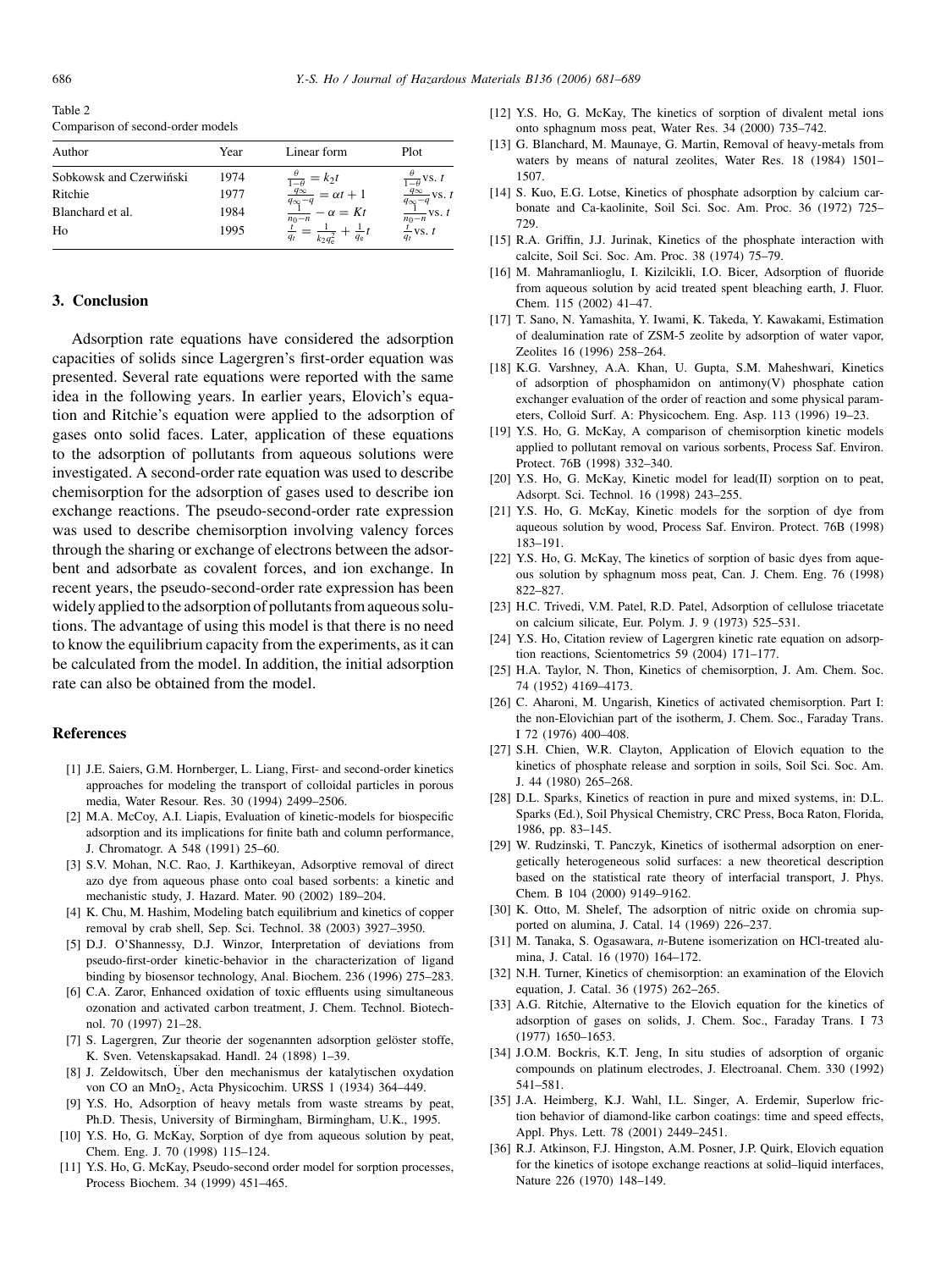- <span id="page-6-0"></span>[37] C.W. Cheung, J.F. Porter, G. McKay, Sorption kinetic analysis for the removal of cadmium ions from effluents using bone char, Water Res. 35 (2001) 605–612.
- [38] Y. Sağ, Y. Aktay, Kinetic studies on sorption of Cr(VI) and Cu(II) ions by chitin, chitosan and *Rhizopus arrhizus*, Biochem. Eng. J. 12 (2002) 143–153.
- [39] J. Sobkowsk, A. Czerwiński, Kinetics of carbon dioxide adsorption on a platinum electrode, J. Electroanal. Chem. 55 (1974) 391–397.
- [40] S. Trasatti, L. Formaro, Kinetics and mechanism of the adsorption of glycolaldehyde on a smooth platinum electrode, J. Electroanal. Chem. 1 (7) (1968) 343–364.
- [41] F.E. Austin, J.G. Brown, J. Dollimore, C.M. Freedman, B.H. Harrison, The use of partial-pressure mass spectrometry in the study of the thermal desorption and oxidation of carbon and graphite, Analyst 96 (1971) 110–116.
- [42] R.C. Bansal, F.J. Vastola, P.L. Walker Jr., Studies on ultra-clean carbon surfaces. III. Kinetics of chemisorption of hydrogen on graphon, Carbon 9 (1971) 185–192.
- [43] P. Samuel, L.M. Yeddanapalli, Kinetics of hydrogen chemisorption on supported molybdenum-disulfide, J. Appl. Chem. Biotechnol. 24 (1974) 777–786.
- [44] V.R. Deitz, N.H. Turner, Dynamic adsorption of water vapor by a fiber drawn from a melt of Vycor, J. Phys. Chem. 75 (1971) 2718–2727.
- [45] B.S. Inbaraj, N. Sulochana, Carbonised jackfruit peel as an adsorbent for the removal of Cd(II) from aqueous solution, Bioresour. Technol. 94 (2004) 49–52.
- [46] B. Biškup, B. Subotić, Kinetic analysis of the exchange processes between sodium ions from zeolite A and cadmium, copper and nickel ions from solutions, Sep. Purif. Technol. 37 (2004) 17–31.
- [47] N.T. Coleman, A.C. McClung, D.P. Moore, Formation constants for Cu(II)–peat complexes, Science 123 (1956) 330–331.
- [48] Y.S. Ho, G. McKay, Sorption of dyes and copper ions onto biosorbents, Process Biochem. 38 (2003) 1047–1061.
- [49] Y.S. Ho, Removal of copper ions from aqueous solution by tree fern, Water Res. 37 (2003) 2323–2330.
- [50] Y.S. Ho, W.T. Chiu, C.S. Hsu, C.T. Huang, Sorption of lead ions from aqueous solution using tree fern as a sorbent, Hydrometallurgy 73 (2004) 55–61.
- [51] Y.S. Ho, G. McKay, Sorption of copper(II) from aqueous solution by peat, Water Air Soil Pollut. 158 (2004) 77–97.
- [52] Y.S. Ho, D.A.J. Wase, C.F. Forster, The adsorption of divalent copper ions from aqueous solution by sphagnum moss peat, Process Saf. Environ. Protect. 72B (1994) 185–194.
- [53] Y.S. Ho, D.A.J. Wase, C.F. Forster, Batch nickel removal from aqueous solution by sphagnum moss peat, Water Res. 29 (1995) 1327–1332.
- [54] Y.S. Ho, C.T. Huang, H.W. Huang, Equilibrium sorption isotherm for metal ions on tree fern, Process Biochem. 37 (2002) 1421–1430.
- [55] D.M. Manohar, K.A. Krishnan, T.S. Anirudhan, Removal of mercury(II) from aqueous solutions and chlor-alkali industry wastewater using 2-mercaptobenzimidazole-clay, Water Res. 36 (2002) 1609–1619.
- [56] Z. Aksu, E. Kabasakal, Batch adsorption of 2,4-dichlorophenoxy-acetic acid (2,4-D) from aqueous solution by granular activated carbon, Sep. Purif. Technol. 35 (2004) 223–240.
- [57] K.A. Krishnan, T.S. Anirudhan, Removal of cadmium(II) from aqueous solutions by steam-activated sulphurised carbon prepared from sugar-cane bagasse pith: kinetics and equilibrium studies, Water SA 29 (2003) 147–156.
- [58] A. Özer, F. Tümen, Cd(II) adsorption from aqueous solution by activated carbon from sugar beet pulp impregnated with phosphoric acid, Fresen. Environ. Bull. 12 (2003) 1050–1058.
- [59] M.C. Basso, E.G. Cerrella, A.L. Cukierman, Activated carbons developed from a rapidly renewable biosource for removal of cadmium(II) and nickel(II) ions from dilute aqueous solutions, Ind. Eng. Chem. Res. 41 (2002) 180–189.
- [60] C. Namasivayam, D. Kavitha, Removal of Congo Red from water by adsorption onto activated carbon prepared from coir pith, an agricultural solid waste, Dyes Pigments 54 (2002) 47–58.
- [61] P.K. Malik, Dye removal from wastewater using activated carbon developed from sawdust: adsorption equilibrium and kinetics, J. Hazard. Mater. 113 (2004) 81–88.
- [62] K. Kadirvelu, P. Kanmani, P. Senthilkumar, V. Subburam, Separation of mercury(II) from aqueous solution by adsorption onto an activated carbon prepared from *Eichhornia crassipes*, Adsorpt. Sci. Technol. 22 (2004) 207–222.
- [63] K.A. Krishnan, T.S. Anirudhan, Removal of mercury(II) from aqueous solutions and chlor-alkali industry effluent by steam activated and sulphurised activated carbons prepared from bagasse pith: kinetics and equilibrium studies, J. Hazard. Mater. 92 (2002) 161–183.
- [64] F. Banat, S. Al-Asheh, L. Makhadmeh, Preparation and examination of activated carbons from date pits impregnated with potassium hydroxide for the removal of Methylene blue from aqueous solutions, Adsorpt. Sci. Technol. 21 (2003) 597–606.
- [65] N.K. Hamadi, S. Swaminathan, X.D. Chen, Adsorption of Paraquat dichloride from aqueous solution by activated carbon derived from used tires, J. Hazard. Mater. 112 (2004) 133–141.
- [66] E. Demirbaş, Adsorption of cobalt(II) ions from aqueous solution onto activated carbon prepared from hazelnut shells, Adsorpt. Sci. Technol. 21 (2003) 951–963.
- [67] M. Abdulkarim, F.A. Abu Al-Rub, Adsorption of lead ions from aqueous solution onto activated carbon and chemically-modified activated carbon prepared from date pits, Adsorpt. Sci. Technol. 22 (2004) 119–134.
- [68] K.A. Krishnan, A. Sheela, T.S. Anirudhan, Kinetic and equilibrium modeling of liquid-phase adsorption of lead and lead chelates on activated carbons, J. Chem. Technol. Biotechnol. 78 (2003) 642–653.
- [69] K.A. Krishnan, T.S. Anirudhan, Uptake of heavy metals in batch systems by sulfurized steam activated carbon prepared from sugarcane bagasse pith, Ind. Eng. Chem. Res. 41 (2002) 5085–5093.
- [70] Y.S. Ho, C.C. Chiang, Y.C. Hsu, Sorption kinetics for dye removal from aqueous solution using activated clay, Sep. Sci. Technol. 36 (2001) 2473–2488.
- [71] M.X. Loukidou, A.I. Zouboulis, T.D. Karapantsios, K.A. Matis, Equilibrium and kinetic modeling of chromium(VI) biosorption by *Aeromonas caviae*, Colloid Surf. A: Physicochem. Eng. Asp. 242 (2004) 93–104.
- [72] F.A. Abu Al-Rub, M.H. El-Naas, F. Benyahia, I. Ashour, Biosorption of nickel on blank alginate beads, free and immobilized algal cells, Process Biochem. 39 (2004) 1767–1773.
- [73] E.D. van Hullebusch, M.H. Zandvoort, P.N.L. Lens, Nickel and cobalt sorption on anaerobic granular sludges: kinetic and equilibrium studies, J. Chem. Technol. Biotechnol. 79 (2004) 1219–1227.
- [74] Y.Z. Fu, T. Viraraghavan, Removal of CI Acid Blue 29 from an aqueous solution by *Aspergillus niger*, AATCC Rev. 1 (2001) 36–40.
- [75] Y.Z. Fu, T. Viraraghavan, Removal of a dye from an aqueous solution by the fungus *Aspergillus niger*, Water Qual. Res. J. Can. 3 (5) (2000) 95–111.
- [76] Y.Z. Fu, T. Viraraghavan, Removal of Congo red from an aqueous solution by fungus *Aspergillus niger*, Adv. Environ. Res. 7 (2002) 239–247.
- [77] A. Kapoor, T. Viraraghavan, D.R. Cullimore, Removal of heavy metals using the fungus *Aspergillus niger*, Bioresour. Technol. 70 (1999) 95–104.
- [78] K.G. Bhattacharyya, A. Sharma, *Azadirachta indica* leaf powder as an effective biosorbent for dyes: a case study with aqueous Congo red solutions, J. Environ. Manage. 71 (2004) 217–229.
- [79] K.G. Bhattacharyya, A. Sharma, Adsorption of Pb(II) from aqueous solution by *Azadirachta indica* (Neem) leaf powder, J. Hazard. Mater. 113 (2004) 97–109.
- [80] P. Vasudevan, V. Padmavathy, S.C. Dhingra, Kinetics of biosorption of cadmium on Baker's yeast, Bioresour. Technol. 89 (2003) 281–287.
- [81] I.G. Shibi, T.S. Anirudhan, Synthesis, characterization, and application as a mercury(II) sorbent of banana stalk (*Musa paradisiaca*): polyacrylamide grafted copolymer bearing carboxyl groups, Ind. Eng. Chem. Res. 41 (2002) 5341–5352.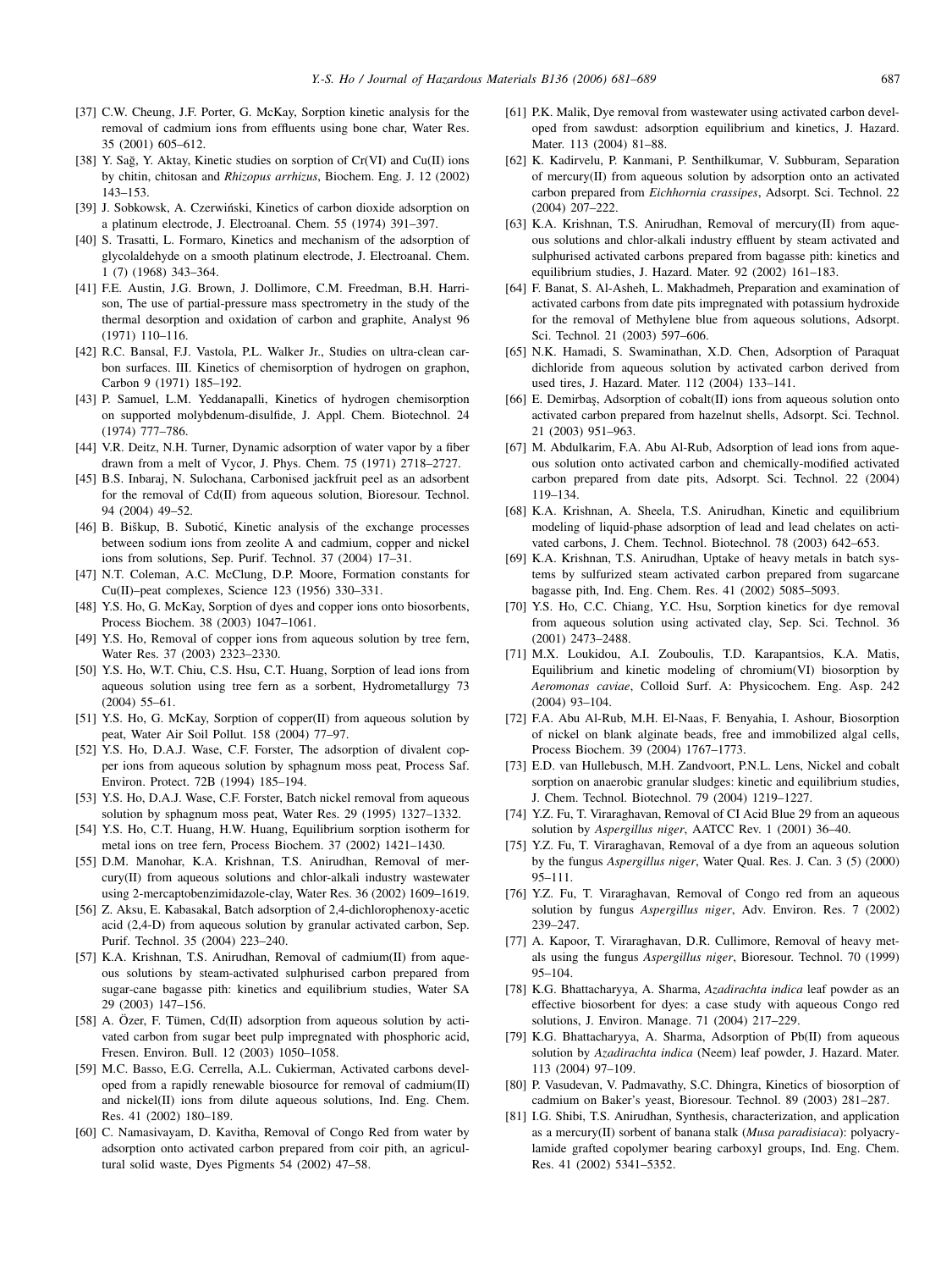- <span id="page-7-0"></span>[82] A.S. Özcan, A. Özcan, Adsorption of acid dyes from aqueous solutions onto acid-activated bentonite, J. Colloid Interf. Sci. 276 (2004) 39–46.
- [83] A.K. Jain, V.K. Gupta, S. Jain, Suhas, Removal of chlorophenols using industrial wastes, Environ. Sci. Technol. 38 (2004) 1195–1200.
- [84] B. Acemioğlu, M.H. Alma, A.R. Demirkiran, Removal of Zn(II) and Pb(II) ions by Calabrian pine bark wastes, J. Chem. Soc. Pak. 26 (2004) 82–89.
- [85] M. Özacar, Equilibrium and kinetic modelling of adsorption of phosphorus on calcined alunite, Adsorpt. J. Int. Adsorpt. Soc. 9 (2003) 125–132.
- [86] N.K. Lazaridis, D.D. Asouhidou, Kinetics of sorptive removal of chromium(VI) from aqueous solutions by calcined  $Mg-AI-CO<sub>3</sub>$  hydrotalcite, Water Res. 37 (2003) 2875–2882.
- [87] M. Horsfall, A.I. Spiff, A.A. Abia, Studies on the influence of mercaptoacetic acid (MAA) modification of cassava (*Manihot sculenta* Cranz) waste biomass on the adsorption of  $Cu^{2+}$  and  $Cd^{2+}$  from aqueous solution, Bull. Kor. Chem. Soc. 25 (2004) 969–976.
- [88] H. Benaissa, B. Benguella, Effect of anions and cations on cadmium sorption kinetics from aqueous solutions by chitin: experimental studies and modeling, Environ. Pollut. 130 (2004) 157–163.
- [89] W.S. Wan Ngah, A. Kamari, Y.J. Koay, Equilibrium and kinetics studies of adsorption of copper(II) on chitosan and chitosan/PVA beads, Int. J. Biol. Macromol. 34 (2004) 155–161.
- [90] O. Gyliene, R. Tarozaite, O. Nivinskiene, Sorption of Ni(II)–citrate complex from electroless nickel plating solutions onto chitosan, Trans. Inst. Metal Finish. 82 (2004) 38–42.
- [91] N. Bektaş, S. Kara, Removal of lead from aqueous solutions by natural clinoptilolite: equilibrium and kinetic studies, Sep. Purif. Technol. 39 (2004) 189–200.
- [92] C. Namasivayam, D. Kavitha, Adsorptive removal of 2,4 dichlorophenol from aqueous solution by low-cost carbon from an agricultural solid waste: coconut coir pith, Sep. Sci. Technol. 39 (2004) 1407–1425.
- [93] M.R. Unnithan, V.P. Vinod, T.S. Anirudhan, Synthesis, characterization, and application as a chromium(VI) adsorbent of amine-modified polyacrylamide-grafted coconut coir pith, Ind. Eng. Chem. Res. 43 (2004) 2247–2255.
- [94] S.Y. Quek, B. Al Duri, D.A.J. Wase, C.F. Forster, Coir as a biosorbent of copper and lead, Process Saf. Environ. Protect. 76B (1998) 50–54.
- [95] F. Banat, S. Al-Asheh, L. Al-Makhadmeh, Evaluation of the use of raw and activated date pits as potential adsorbents for dye containing waters, Process Biochem. 39 (2003) 193–202.
- [96] F. Banat, S. Al-Asheh, L. Al-Makhadmeh, Utilization of raw and activated date pits for the removal of phenol from aqueous solutions, Chem. Eng. Technol. 27 (2004) 80–86.
- [97] R.A. Shawabkeh, M.F. Tutunji, Experimental study and modeling of basic dye sorption by diatomaceous clay, Appl. Clay Sci. 24 (2003) 111–120.
- [98] S. Karaca, A. Gürses, M. Eider, M. Acıkvıldız, Kinetic modeling of liquid-phase adsorption of phosphate on dolomite, J. Colloid Interf. Sci. 277 (2004) 257–263.
- [99] B. Acemioğlu, Adsorption of Congo red from aqueous solution onto calcium-rich fly ash, J. Colloid Interf. Sci. 274 (2004) 371–379.
- [100] Y.S. Ho, G. McKay, Comparative sorption kinetic studies of dye and aromatic compounds onto fly ash, J. Environ. Sci. Health Part A: Toxic/Hazard. Subst. Environ. Eng. 34 (1999) 1179–1204.
- [101] N. Chiron, R. Guilet, E. Deydier, Adsorption of Cu(II) and Pb(II) onto a grafted silica: isotherms and kinetic models, Water Res. 37 (2003) 3079–3086.
- [102] W. Fiol, J. Poch, I. Villaescusa, Chromium(VI) uptake by grape stalks wastes encapsulated in calcium alginate beads: equilibrium and kinetics studies, Chem. Speciation Bioavail. 16 (2004) 25–33.
- [103] O.S. Thirunavukkarasu, T. Viraraghavan, K.S. Subramanian, Arsenic removal from drinking water using iron oxide-coated sand, Water Air Soil Pollut. 142 (2003) 95–111.
- [104] F.A. Abu Al-Rub, Sorption of lead ions from simulated industrial wastewater onto Jordanian low-grade phosphate, Adsorpt. Sci. Technol. 22 (2004) 165–179.
- [105] S.H. Min, J.S. Han, E.W. Shin, J.K. Park, Improvement of cadmium ion removal by base treatment of juniper fiber, Water Res. 38 (2004) 1289–1295.
- [106] E.W. Shin, J.S. Han, S.H. Min, Removal of phosphorus from water using lignocellulosic material modified with iron species from acid mine drainage, Environ. Technol. 25 (2004) 185–191.
- [107] E.W. Shin, J.S. Han, M. Jang, S.H. Min, J.K. Park, R.M. Rowell, Phosphate adsorption on aluminum-impregnated mesoporous silicates: surface structure and behavior of adsorbents, Environ. Sci. Technol. 38 (2004) 912–917.
- [108] N.K. Lazaridis, T.A. Pandi, K.A. Matis, Chromium(VI) removal from aqueous solutions by  $Mg-AI-CO<sub>3</sub>$  hydrotalcite: sorption–desorption kinetic and equilibrium studies, Ind. Eng. Chem. Res. 43 (2004) 2209–2215.
- [109] S. Singh, B.N. Rai, L.C. Rai, Ni(II) and Cr(VI) sorption kinetics by *Microcystis* in single and multimetallic system, Process Biochem. 36 (2001) 1205–1213.
- [110] G.X.S. Zhao, J.L. Lee, P.A. Chia, Unusual adsorption properties of microporous titanosilicate ETS-10 toward heavy metal lead, Langmuir 19 (2003) 1977–1979.
- [111] Y.S. Ho, C.C. Chiang, Sorption studies of acid dye by mixed sorbents, Adsorpt. J. Int. Adsorpt. Soc. 7 (2001) 139–147.
- [112] G.T. Yan, T. Viraraghavan, Heavy-metal removal from aqueous solution by fungus *Mucor rouxii*, Water Res. 37 (2003) 4486–4496.
- [113] O. Keskinkan, M.Z.L. Goksu, A. Yuceer, M. Basibuyuk, C.F. Forster, Heavy metal adsorption characteristics of a submerged aquatic plant (*Myriophyllum spicatum*), Process Biochem. 39 (2003) 179–183.
- [114] T. Viraraghavan, H. Moazed, Removal of oil from water by bentonite, Fresen. Environ. Bull. 12 (2003) 1092–1097.
- [115] S. Al-Asheh, F. Banat, A. Masad, Kinetics and equilibrium sorption studies of 4-nitrophenol on pyrolyzed and activated oil shale residue, Environ. Geol. 5 (2004) 1109–1117.
- [116] L. Sepúlveda, K. Fernández, E. Contreras, C. Palma, Adsorption of dyes using peat: equilibrium and kinetic studies, Environ. Technol. 25 (2004) 987–996.
- $[117]$  R. Gündoğan, B. Acemioğlu, M.H. Alma, Copper(II) adsorption from aqueous solution by herbaceous peat, J. Colloid Interf. Sci. 269 (2004) 303–309.
- [118] S.L.G. Petroni, M.A.F. Pires, C.S. Munita, Use of radiotracer in adsorption studies of copper on peat, J. Radioanal. Nucl. Chem. 259 (2004) 239–243.
- [119] Q.Y. Sun, L.Z. Yang, The adsorption of basic dyes from aqueous solution on modified peat-resin particle, Water Res. 37 (2003) 1535–1544.
- [120] T. Mathialagan, T. Viraraghavan, Adsorption of cadmium from aqueous solutions by perlite, J. Hazard. Mater. 94 (2002) 291–303.
- [121] M. Doğan, M. Alkan, A. Türkyilmaz, Y. Özdemir, Kinetics and mechanism of removal of Methylene blue by adsorption onto perlite, J. Hazard. Mater. 109 (2004) 141–148.
- [122] Y.S. Ho, G. McKay, A kinetic study of dye sorption by biosorbent waste product pith, Resour. Conserv. Recycl. 25 (1999) 171–193.
- [123] F. Beolchini, F. Pagnanelli, A.P. Reverberi, F. Vegliò, Copper biosorption onto *Rhizopus oligosporus*: pH-edge tests and related kinetic and equilibrium modeling, Ind. Eng. Chem. Res. 42 (2003) 4881– 4887.
- [124] D.H. Cho, M.Y. Yoo, E.Y. Kim, Biosorption of lead  $(Pb^{2+})$  from aqueous solution by *Rhodotorula aurantiaca*, J. Microbiol. Biotechnol. 14 (2004) 250–255.
- [125] S.Y. Quek, D.A.J. Wase, C.F. Forster, The use of sago waste for the sorption of lead and copper, Water SA 24 (1998) 251–256.
- [126] V.C. Taty-Costodes, H. Fauduet, C. Porte, A. Delacroix, Removal of Cd(II) and Pb(II) ions, from aqueous solutions, by adsorption onto sawdust of *Pinus sylvestris*, J. Hazard. Mater. 105 (2003) 121–142.
- [127] D.N. Jadhav, A.K. Vanjara, Removal of phenol from wastewater using sawdust, polymerized sawdust and sawdust carbon, Indian J. Chem. Technol. 1 (1) (2004) 35–41.
- [128] A. Özer, Application of pseudo second order kinetic model to lead(II) biosorption on *Schizomeris leibleinii*, Fresen. Environ. Bull. 12 (2003) 1239–1245.